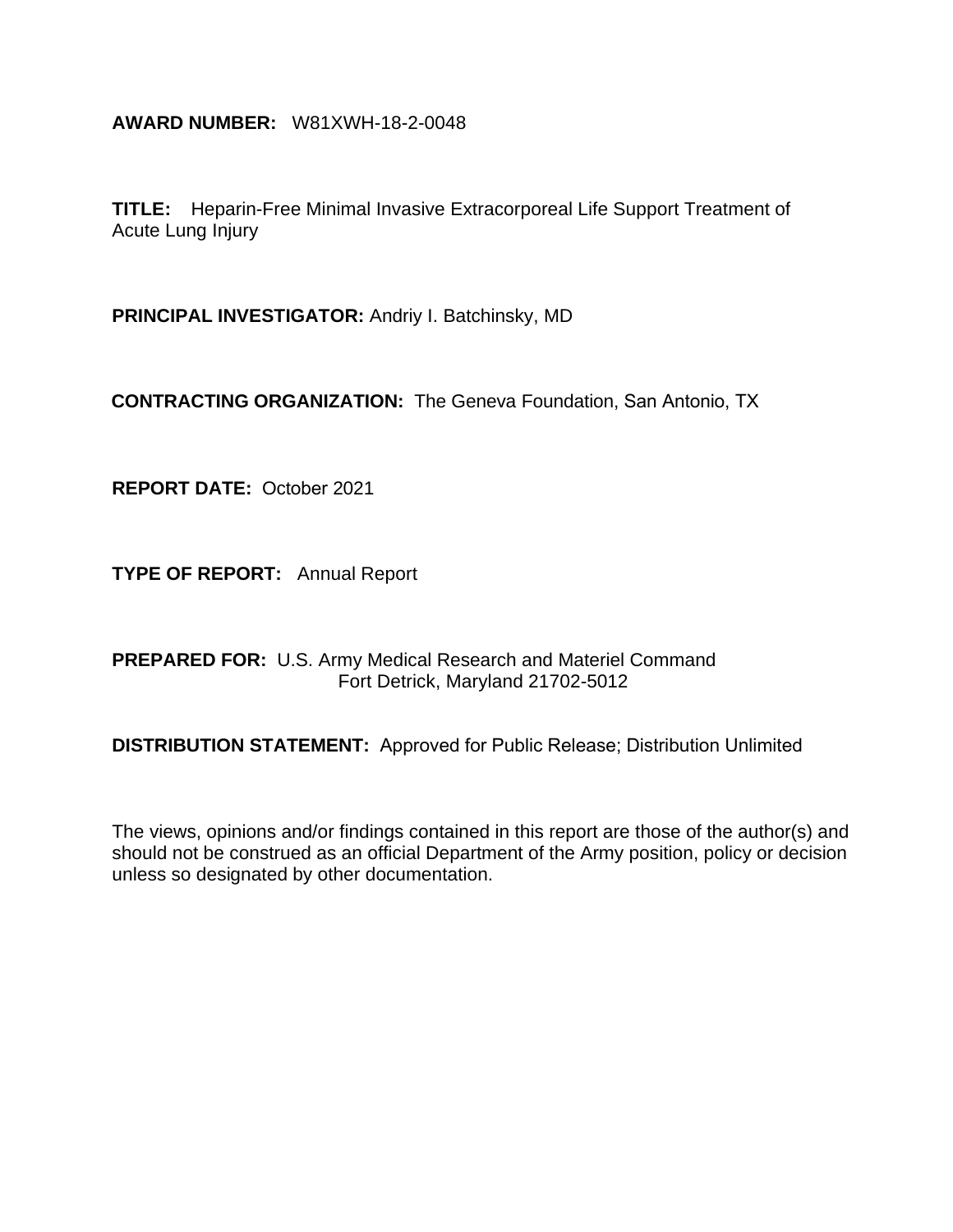| <b>REPORT DOCUMENTATION PAGE</b>                                                        |                                                     |                                                                                |                       |                   | Form Approved<br>OMB No. 0704-0188                                                                                                                                                                                                                                                                                                                                                                                         |  |  |
|-----------------------------------------------------------------------------------------|-----------------------------------------------------|--------------------------------------------------------------------------------|-----------------------|-------------------|----------------------------------------------------------------------------------------------------------------------------------------------------------------------------------------------------------------------------------------------------------------------------------------------------------------------------------------------------------------------------------------------------------------------------|--|--|
|                                                                                         |                                                     |                                                                                |                       |                   | Public reporting burden for this collection of information is estimated to average 1 hour per response, including the time for reviewing instructions, searching existing data sources, gathering and maintaining the                                                                                                                                                                                                      |  |  |
|                                                                                         |                                                     |                                                                                |                       |                   | data needed, and completing and reviewing this collection of information. Send comments regarding this burden estimate or any other aspect of this collection of information, including suggestions for reducing<br>this burden to Department of Defense, Washington Headquarters Services, Directorate for Information Operations and Reports (0704-0188), 1215 Jefferson Davis Highway, Suite 1204, Arlington, VA 22202- |  |  |
|                                                                                         |                                                     | valid OMB control number. PLEASE DO NOT RETURN YOUR FORM TO THE ABOVE ADDRESS. |                       |                   | 4302. Respondents should be aware that notwithstanding any other provision of law, no person shall be subject to any penalty for failing to comply with a collection of information if it does not display a currently                                                                                                                                                                                                     |  |  |
| <b>1. REPORT DATE</b>                                                                   |                                                     | 2. REPORT TYPE                                                                 |                       |                   | <b>3. DATES COVERED</b>                                                                                                                                                                                                                                                                                                                                                                                                    |  |  |
| October 2021                                                                            |                                                     | Annual                                                                         |                       |                   | 15Sep2020-14Sep2021                                                                                                                                                                                                                                                                                                                                                                                                        |  |  |
| <b>4. TITLE AND SUBTITLE</b>                                                            |                                                     |                                                                                |                       |                   | <b>5a. CONTRACT NUMBER</b><br>W81XWH-18-2-0048                                                                                                                                                                                                                                                                                                                                                                             |  |  |
|                                                                                         |                                                     | Heparin-Free Minimal Invasive Extracorporeal Life Support Treatment of Acute   |                       |                   | <b>5b. GRANT NUMBER</b>                                                                                                                                                                                                                                                                                                                                                                                                    |  |  |
| Lung Injury                                                                             |                                                     |                                                                                |                       |                   |                                                                                                                                                                                                                                                                                                                                                                                                                            |  |  |
|                                                                                         |                                                     |                                                                                |                       |                   | <b>5c. PROGRAM ELEMENT NUMBER</b>                                                                                                                                                                                                                                                                                                                                                                                          |  |  |
|                                                                                         |                                                     |                                                                                |                       |                   |                                                                                                                                                                                                                                                                                                                                                                                                                            |  |  |
| 6. AUTHOR(S)                                                                            |                                                     |                                                                                |                       |                   | <b>5d. PROJECT NUMBER</b>                                                                                                                                                                                                                                                                                                                                                                                                  |  |  |
|                                                                                         |                                                     |                                                                                |                       |                   |                                                                                                                                                                                                                                                                                                                                                                                                                            |  |  |
| Andriy I. Batchinsky, MD                                                                |                                                     |                                                                                |                       |                   | <b>5e. TASK NUMBER</b>                                                                                                                                                                                                                                                                                                                                                                                                     |  |  |
|                                                                                         |                                                     |                                                                                |                       |                   |                                                                                                                                                                                                                                                                                                                                                                                                                            |  |  |
|                                                                                         |                                                     |                                                                                |                       |                   | <b>5f. WORK UNIT NUMBER</b>                                                                                                                                                                                                                                                                                                                                                                                                |  |  |
|                                                                                         | E-Mail: andriy.i.batchinsky.civ@mail.mil            |                                                                                |                       |                   |                                                                                                                                                                                                                                                                                                                                                                                                                            |  |  |
|                                                                                         | 7. PERFORMING ORGANIZATION NAME(S) AND ADDRESS(ES)  |                                                                                |                       |                   | 8. PERFORMING ORGANIZATION REPORT                                                                                                                                                                                                                                                                                                                                                                                          |  |  |
| The Geneva Foundation                                                                   |                                                     |                                                                                |                       |                   | <b>NUMBER</b>                                                                                                                                                                                                                                                                                                                                                                                                              |  |  |
| Brooks City Base Laboratory                                                             |                                                     |                                                                                |                       |                   |                                                                                                                                                                                                                                                                                                                                                                                                                            |  |  |
|                                                                                         |                                                     |                                                                                |                       |                   |                                                                                                                                                                                                                                                                                                                                                                                                                            |  |  |
|                                                                                         | 2509 Kennedy Circle, Bldg 125                       |                                                                                |                       |                   |                                                                                                                                                                                                                                                                                                                                                                                                                            |  |  |
| San Antonio, TX 78235                                                                   |                                                     |                                                                                |                       |                   |                                                                                                                                                                                                                                                                                                                                                                                                                            |  |  |
|                                                                                         |                                                     | 9. SPONSORING / MONITORING AGENCY NAME(S) AND ADDRESS(ES)                      |                       |                   | 10. SPONSOR/MONITOR'S ACRONYM(S)                                                                                                                                                                                                                                                                                                                                                                                           |  |  |
|                                                                                         |                                                     |                                                                                |                       |                   |                                                                                                                                                                                                                                                                                                                                                                                                                            |  |  |
|                                                                                         |                                                     |                                                                                |                       |                   |                                                                                                                                                                                                                                                                                                                                                                                                                            |  |  |
| U.S. Army Medical Research and Development Command<br>Fort Detrick, Maryland 21702-5012 |                                                     |                                                                                |                       |                   | <b>11. SPONSOR/MONITOR'S REPORT</b>                                                                                                                                                                                                                                                                                                                                                                                        |  |  |
|                                                                                         |                                                     |                                                                                |                       |                   | <b>NUMBER(S)</b>                                                                                                                                                                                                                                                                                                                                                                                                           |  |  |
|                                                                                         |                                                     |                                                                                |                       |                   |                                                                                                                                                                                                                                                                                                                                                                                                                            |  |  |
|                                                                                         | <b>12. DISTRIBUTION / AVAILABILITY STATEMENT</b>    |                                                                                |                       |                   |                                                                                                                                                                                                                                                                                                                                                                                                                            |  |  |
|                                                                                         |                                                     |                                                                                |                       |                   |                                                                                                                                                                                                                                                                                                                                                                                                                            |  |  |
|                                                                                         | Approved for Public Release; Distribution Unlimited |                                                                                |                       |                   |                                                                                                                                                                                                                                                                                                                                                                                                                            |  |  |
|                                                                                         |                                                     |                                                                                |                       |                   |                                                                                                                                                                                                                                                                                                                                                                                                                            |  |  |
|                                                                                         |                                                     |                                                                                |                       |                   |                                                                                                                                                                                                                                                                                                                                                                                                                            |  |  |
| <b>13. SUPPLEMENTARY NOTES</b>                                                          |                                                     |                                                                                |                       |                   |                                                                                                                                                                                                                                                                                                                                                                                                                            |  |  |
|                                                                                         |                                                     |                                                                                |                       |                   |                                                                                                                                                                                                                                                                                                                                                                                                                            |  |  |
|                                                                                         |                                                     |                                                                                |                       |                   |                                                                                                                                                                                                                                                                                                                                                                                                                            |  |  |
| <b>14. ABSTRACT</b>                                                                     |                                                     |                                                                                |                       |                   |                                                                                                                                                                                                                                                                                                                                                                                                                            |  |  |
|                                                                                         |                                                     |                                                                                |                       |                   | The purpose of this project is to develop a blood-compatible surface coating for extracorporeal life support (ECLS) devices to prevent thrombus formation                                                                                                                                                                                                                                                                  |  |  |
|                                                                                         |                                                     |                                                                                |                       |                   | during circulation without use of heparin. The coating catalyzes nitric oxide (NO) release in blood, preventing platelet activation. This would enable ECLS in<br>trauma and combat casualties with coagulopathic complications contraindicating the use of heparin. In this first year of the period of performance we have                                                                                               |  |  |
|                                                                                         |                                                     |                                                                                |                       |                   | applied the coating to ECLS tubing and catheters and have demonstrated NO-release and reduction in bacterial adhesion. When compared to clinically                                                                                                                                                                                                                                                                         |  |  |
|                                                                                         |                                                     |                                                                                |                       |                   | available ECLS circuits with anticoagulant coatings (immobilized heparin and albumin) performance of the NO-releasing coating was similar and enabled                                                                                                                                                                                                                                                                      |  |  |
|                                                                                         |                                                     |                                                                                |                       |                   | circulation of donor blood for 6 hours. To date the coating cannot be applied to ECLS membranes due to surface characteristics of the polymer, as<br>discovered by our collaborators at Colorado State. To solve this problem, we propose use of NO gas directly delivered into membrane sweep gas. This                                                                                                                   |  |  |
|                                                                                         |                                                     |                                                                                |                       |                   | alternative strategy is based on some preliminary data from the literature, has been tested in pilot studies by our group and was found to be feasible. Further                                                                                                                                                                                                                                                            |  |  |
|                                                                                         |                                                     |                                                                                |                       |                   | testing will be performed in vivo in healthy and injured swine carried out to a prolonged field care timeline as envisioned in this grant (72hrs).                                                                                                                                                                                                                                                                         |  |  |
|                                                                                         |                                                     |                                                                                |                       |                   |                                                                                                                                                                                                                                                                                                                                                                                                                            |  |  |
|                                                                                         |                                                     |                                                                                |                       |                   |                                                                                                                                                                                                                                                                                                                                                                                                                            |  |  |
|                                                                                         |                                                     |                                                                                |                       |                   |                                                                                                                                                                                                                                                                                                                                                                                                                            |  |  |
|                                                                                         |                                                     |                                                                                |                       |                   |                                                                                                                                                                                                                                                                                                                                                                                                                            |  |  |
| <b>15. SUBJECT TERMS</b>                                                                |                                                     |                                                                                |                       |                   |                                                                                                                                                                                                                                                                                                                                                                                                                            |  |  |
| None listed.                                                                            |                                                     |                                                                                |                       |                   |                                                                                                                                                                                                                                                                                                                                                                                                                            |  |  |
|                                                                                         |                                                     |                                                                                |                       |                   |                                                                                                                                                                                                                                                                                                                                                                                                                            |  |  |
| <b>16. SECURITY CLASSIFICATION OF:</b>                                                  |                                                     |                                                                                | <b>17. LIMITATION</b> | <b>18. NUMBER</b> | <b>19a. NAME OF RESPONSIBLE PERSON</b>                                                                                                                                                                                                                                                                                                                                                                                     |  |  |
|                                                                                         |                                                     |                                                                                | OF ABSTRACT           | <b>OF PAGES</b>   | <b>USAMRMC</b>                                                                                                                                                                                                                                                                                                                                                                                                             |  |  |
| a. REPORT                                                                               | <b>b. ABSTRACT</b>                                  | c. THIS PAGE                                                                   |                       |                   | 19b. TELEPHONE NUMBER (include area                                                                                                                                                                                                                                                                                                                                                                                        |  |  |
|                                                                                         |                                                     |                                                                                | Unclassified          | 22                | code)                                                                                                                                                                                                                                                                                                                                                                                                                      |  |  |
| Unclassified                                                                            | Unclassified                                        | Unclassified                                                                   |                       |                   |                                                                                                                                                                                                                                                                                                                                                                                                                            |  |  |
|                                                                                         |                                                     |                                                                                |                       |                   | Standard Form 298 (Rev. 8-98)                                                                                                                                                                                                                                                                                                                                                                                              |  |  |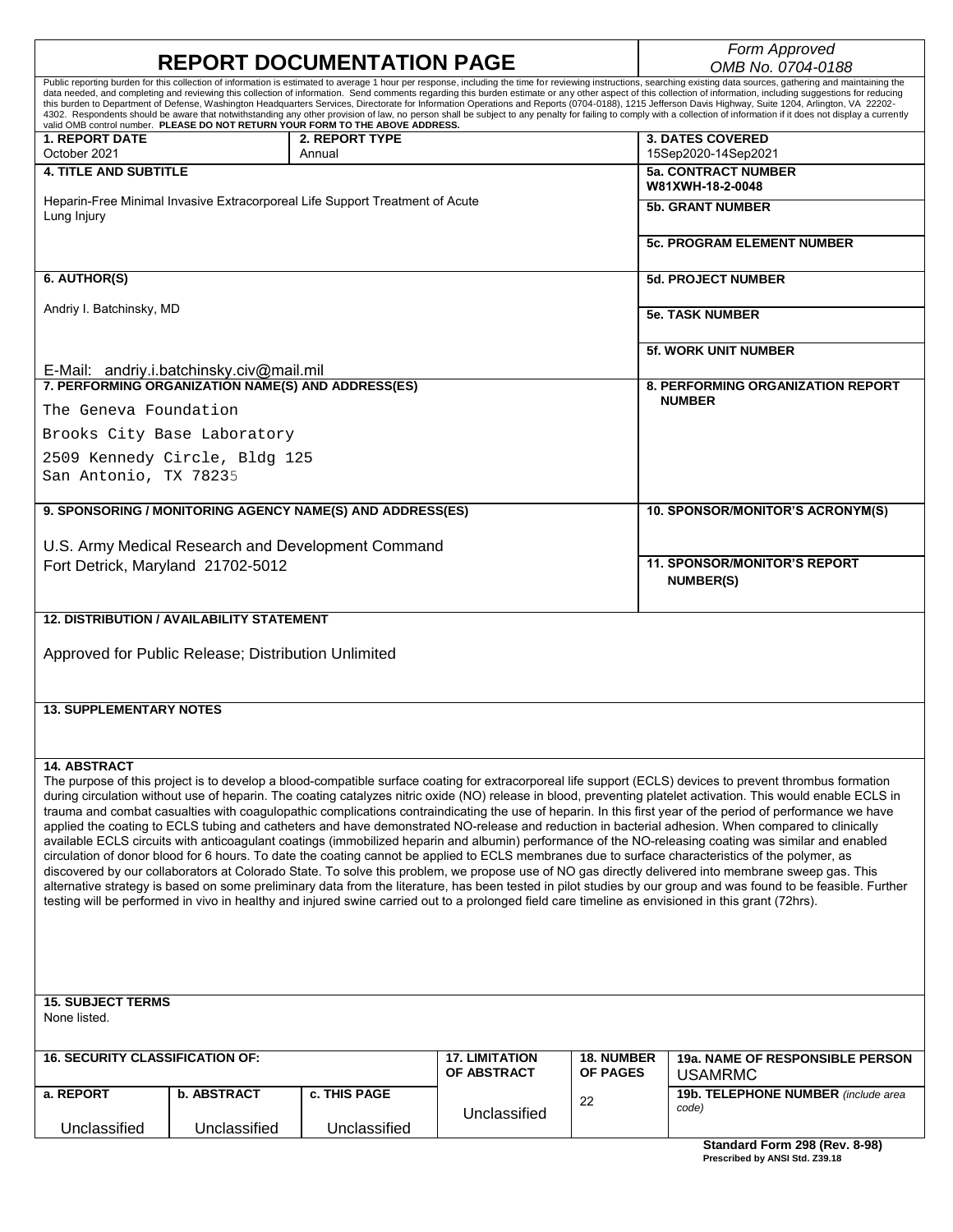# **Contents**

| 1. |                                                                                                                                                                                                    |  |
|----|----------------------------------------------------------------------------------------------------------------------------------------------------------------------------------------------------|--|
| 2. |                                                                                                                                                                                                    |  |
| 3. |                                                                                                                                                                                                    |  |
|    |                                                                                                                                                                                                    |  |
|    |                                                                                                                                                                                                    |  |
|    | What opportunities for training and professional development has the project provided? 15                                                                                                          |  |
|    |                                                                                                                                                                                                    |  |
|    | What do you plan to do during the next reporting period to accomplish the goals?  16                                                                                                               |  |
| 4. | IMPACT: Describe distinctive contributions, major accomplishments, innovations, successes,<br>or any change in practice or behavior that has come about as a result of the project relative to: 16 |  |
|    | What was the impact on the development of the principal discipline(s) of the project? 16                                                                                                           |  |
|    |                                                                                                                                                                                                    |  |
|    |                                                                                                                                                                                                    |  |
|    |                                                                                                                                                                                                    |  |
| 5. |                                                                                                                                                                                                    |  |
|    |                                                                                                                                                                                                    |  |
|    | Actual or anticipated problems or delays and actions or plans to resolve them  18                                                                                                                  |  |
|    |                                                                                                                                                                                                    |  |
|    | Significant changes in use or care of human subjects, vertebrate animals, biohazards, and/or                                                                                                       |  |
| 6. |                                                                                                                                                                                                    |  |
|    |                                                                                                                                                                                                    |  |
|    |                                                                                                                                                                                                    |  |
|    |                                                                                                                                                                                                    |  |
|    |                                                                                                                                                                                                    |  |
|    |                                                                                                                                                                                                    |  |
|    |                                                                                                                                                                                                    |  |
|    |                                                                                                                                                                                                    |  |
|    |                                                                                                                                                                                                    |  |
| 7. |                                                                                                                                                                                                    |  |
|    |                                                                                                                                                                                                    |  |
|    | Has there been a change in the active other support of the PD/PI(s) or senior/key personnel since                                                                                                  |  |
|    |                                                                                                                                                                                                    |  |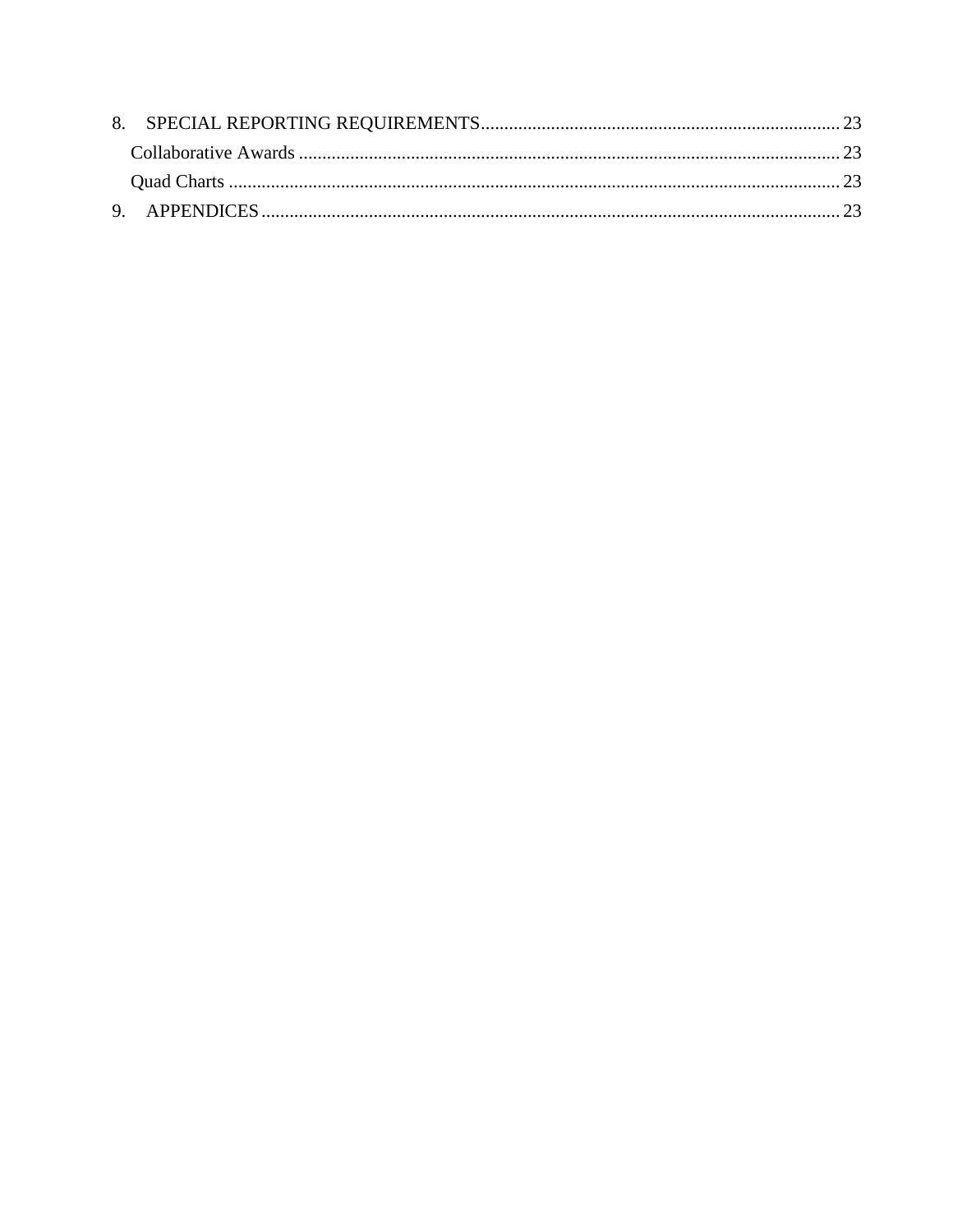## 1. **INTRODUCTION:**

<span id="page-4-0"></span>This report serves as an annual report of activities and progress made by Dr. Andriy Batchinsky MD, Principal Investigator at The Geneva Foundation and his team towards completion of work awarded to The Geneva Foundation as part of federal grant W81XWH-18-2-0048, titled "Heparin-Free Minimal Invasive Extracorporeal Life Support Treatment of Acute Lung Injury." The study is performed in collaboration with Dr. Melissa Reynolds, PhD at Colorado State University (CSU) Department of Chemistry.

The purpose of this work is to investigate a novel strategy for preventing coagulopathic complications that occur during the use of extracorporeal life support (ECLS). This strategy involves a bloodcompatible surface coating that is applied to the blood contacting surfaces in the ECLS device. The specific coating investigated is a copper containing metal organic framework (MOF) that catalyzes/accelerates nitric oxide (NO) release from bioavailable NO donors that are naturally present in the blood. As observed in natural vessels of the human body, NO prevents thrombus formation by inhibiting platelet activation and aggregation. Clinically, anti-clotting drugs are given to patients during ECLS therapy to prevent thrombus formation; however, these drugs are accompanied by a high risk of bleeding complications. Additionally, these drugs cannot be administered to trauma patients with pre-existing hemorrhagic complications, such as many combat casualties, that could otherwise benefit from ECLS support. This work aims to assess whether the NO-catalyzing MOF surface coating, which was developed in Dr. Reynold's lab at CSU, can prevent thrombosis and foreign surface-induced coagulopathy during ECLS without the use of anti-clotting drugs. To accomplish this, we will first develop methods to optimally apply this coating to ECLS circuits and test the efficacy and stability of the coating *ex vivo* once applied. We will then assess performance of the NO-generating circuits in healthy swine for 72 hours of ECLS therapy in an ICU setting. Finally, we will evaluate the NO-generating ECLS circuits in injured swine using a combat-relevant injury model of polytrauma (pulmonary contusion + hemorrhage). This phase of the study will also include a simulated aeromedical evacuation where subjects will be exposed to hypobaric pressures in an altitude chamber. Taken together, this project offers a comprehensive heparin free ECLS solution for both combat casualties and civilians, transported on ground, via air, or cared for in ICUs around the world.

## 2. **KEYWORDS:**

<span id="page-4-1"></span>Acute respiratory distress syndrome, acute lung injury, extracorporeal life support, nitric oxide, coagulation

## <span id="page-4-2"></span>3. **ACCOMPLISHMENTS:**

| Updates from the last semiannual report are <b>highlighted</b> below.                                           |               |        |                 |                                      |                                                                                                                                                     |  |  |
|-----------------------------------------------------------------------------------------------------------------|---------------|--------|-----------------|--------------------------------------|-----------------------------------------------------------------------------------------------------------------------------------------------------|--|--|
| Specific Aim 1: Establish coating properties for the MOF ECLS circuitry                                         |               |        |                 |                                      |                                                                                                                                                     |  |  |
| <b>Major Task 1: Coat</b><br>catheters, tubing, and<br>membranes with MOF                                       | <b>Months</b> | Site 1 | Site 2          | $\%$<br>Complete                     | Status:                                                                                                                                             |  |  |
| Objective 1.1: Develop<br>polymer formulations of<br>different MOF concentrations<br>$(0.1\%, 0.5\%, 1\%, 5\%)$ | $1 - 3$       |        | Dr.<br>Reynolds | 100%<br>(completed)<br>$01$ Feb $19$ | CSU developed multiple MOF<br>formulations and developed<br>process to synthesize large<br>quantities of MOF to coat ECLS<br>circuits for the study |  |  |

#### <span id="page-4-3"></span>**What were the major goals of the project?**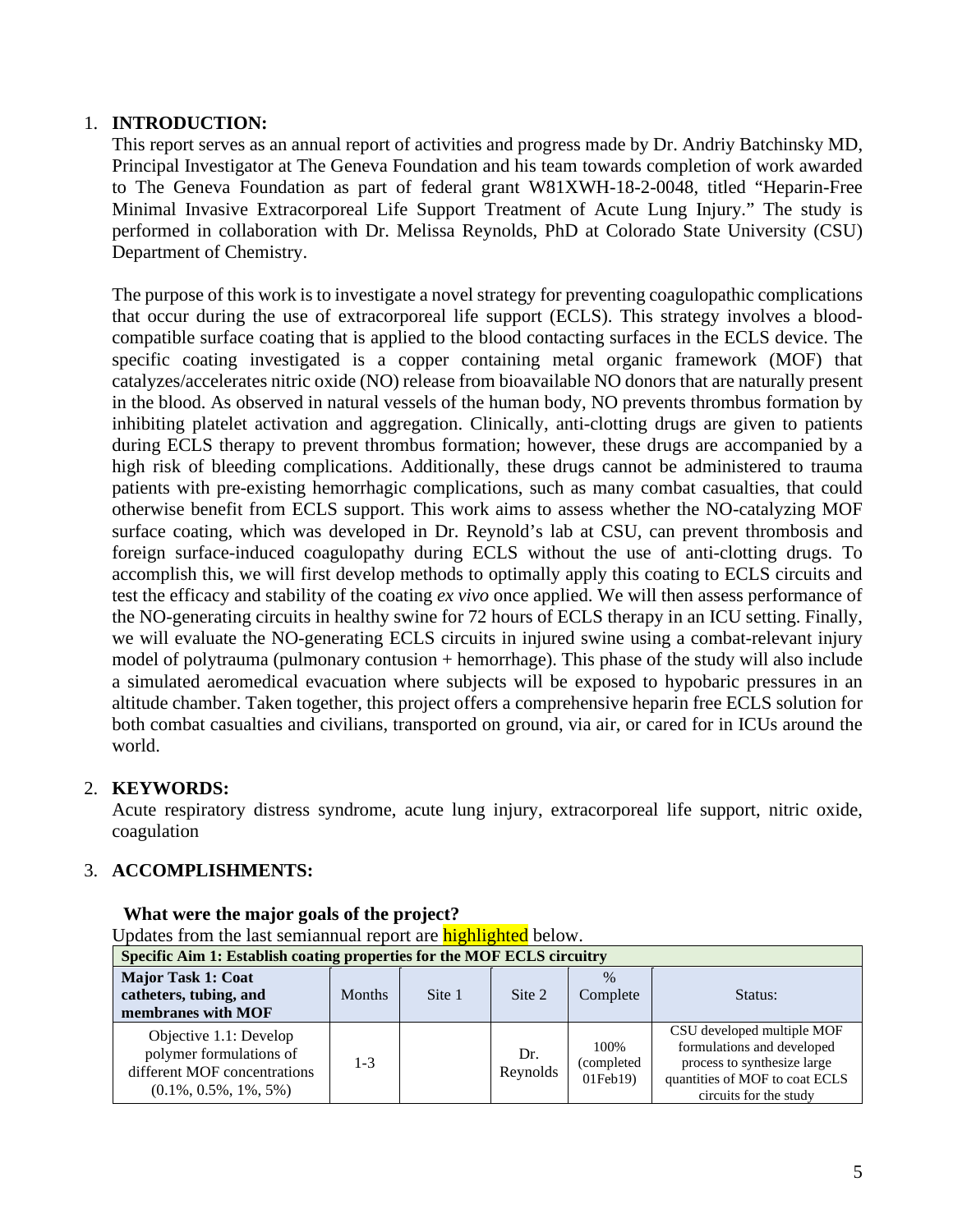| Objective 1.2: Coat circuit<br>components with MOF<br>coatings (tubing, catheters,<br>membranes)                                                      | $1 - 3$  |                                                            | Dr.<br>Reynolds<br>(100%<br>Complet<br>e 15 Sept<br>(21)        | 100%<br>complete                                 | CSU developed new method to<br>apply MOF to 3/8" ID ECLS<br>circuit tubing. CSU designed new<br>method to assess solvent removal<br>from ECLS tubing. NO gas to be<br>utilized in lieu of MOF coating<br>for membrane oxygenator in<br>studies going forward.                                                                                               |
|-------------------------------------------------------------------------------------------------------------------------------------------------------|----------|------------------------------------------------------------|-----------------------------------------------------------------|--------------------------------------------------|-------------------------------------------------------------------------------------------------------------------------------------------------------------------------------------------------------------------------------------------------------------------------------------------------------------------------------------------------------------|
| Objective 1.3: Conduct<br>physical testing to analyze<br>adherence of MOF                                                                             | $1 - 3$  |                                                            | Dr.<br>Reynolds<br>(100%<br>Complet<br>e 15 Sept<br>(21)        | 100%<br>complete                                 | CSU developed custom flow<br>testing apparatus to evaluate<br>tubing for coating delamination.<br>CSU characterized the coated<br>tubing under flow for adhesion<br>(SEM), copper leaching (ICP-<br><b>AES</b> ) and MOF activity (NOA<br>analysis)                                                                                                         |
| Objective 1.4: Conduct ex vivo<br>testing to determine platelet<br>adhesion to MOF coated<br>components                                               | $1 - 3$  | Dr.<br>Batchinsky<br>(100%<br>complete<br>15 Sept 20)      | Dr.<br>Reynolds<br>(100%<br><b>Complet</b><br>e 15 Sept<br>(21) | 100%                                             | <b>AREVA</b> performed a second ex<br>vivo circulation study using the<br>new 3/8" coated MOF tubing<br>prepared using new method<br>developed at CSU. CSU<br>conducted experiment to assess<br><b>MOF activity following exposure</b><br>of tubing to bovine plasma and<br>conducted NOA analysis of<br>tubing following flow testing with<br>ovine blood. |
| Objective 1.5: Conduct ex vivo<br>testing to determine NO release<br>by MOF coated components                                                         | $1 - 3$  | Dr.<br>Batchinsky<br>(100%<br>complete<br>$15$ Sept $21$ ) | Dr.<br>Reynolds                                                 | 100%<br>complete                                 | <b>AREVA</b> performed a second ex<br>vivo circulation study using the<br>new 3/8" coated MOF tubing<br>prepared using new method<br>developed at CSU. CSU<br>measured MOF activity in post-<br>circulation tubing. CSU will<br>assess post-circulation tubing<br>using SEM/ongoing.                                                                        |
| Objective 1.6: Conduct testing<br>to assess antithrombogenic<br>effects of gaseous NO delivered<br>in the ECLS membrane sweep<br>gas                  | $8 - 18$ | Dr.<br>Batchinsky<br>(100%<br>Complete)                    |                                                                 | 100%<br>completed<br>(Complete<br>15 Sept<br>20) | AREVA added MOF coating +<br>NO gas group to ex vivo blood<br>circulation study.                                                                                                                                                                                                                                                                            |
| <b>Milestone 1: Testing of MOF</b><br>coating complete; coating<br>process for Aims 2, 3<br>identified                                                | 18       | Dr.<br>Batchinsky                                          | Dr.<br>Reynolds                                                 | 100%<br>complete                                 | <b>MOF</b> coating process complete<br>for tubing. Attempts to coat<br>membrane are unsuccessful to<br>date, but we identified alternative<br>solution to membrane coating by<br>using NO gas delivered into<br>membrane sweep gas.                                                                                                                         |
| Specific Aim 2: Determine device performance and systemic<br>effects of MOF-coated ECLS circuitry in 72-hour in vivo<br>experiment in uninjured swine |          |                                                            |                                                                 |                                                  |                                                                                                                                                                                                                                                                                                                                                             |
| <b>Major Task 2: Regulatory</b><br><b>Approval of Animal Use</b>                                                                                      | Months   | Site 1                                                     | Site 2                                                          | $\%$<br>Complete                                 | Status:                                                                                                                                                                                                                                                                                                                                                     |
| Objective 2.1: Write animal use<br>protocol; Obtain<br>IACUC/ACURO approval                                                                           | $1 - 3$  | Dr.<br>Batchinsky<br>$(12 \text{ swine})$<br>sus scrofa)   |                                                                 | 100%<br>Complete<br>$(15 \text{ Mar})$<br>21)    | Complete                                                                                                                                                                                                                                                                                                                                                    |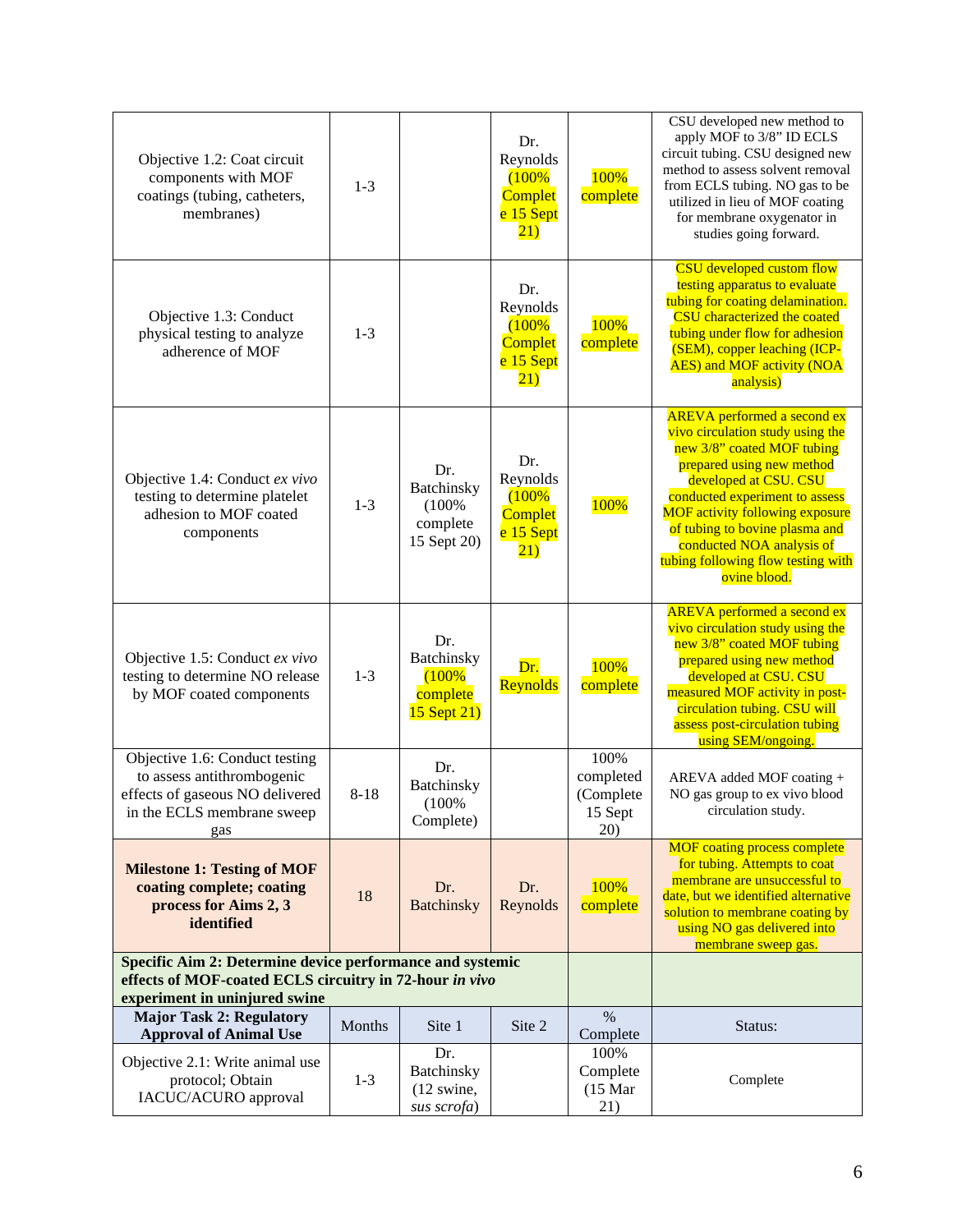| Objective 2.2: Antimicrobial<br>Assays and Cytotoxicity Study<br>to Demonstrate the<br>Cytocompatibility of MOF<br>Coated ECLS Circuits (ex vivo)                      | $6-9$     | Dr.<br>Batchinsky<br>and Hitesh<br>Handa,<br>PhD         | Dr.<br>Reynolds | 100%<br>(complete<br>01Oct19)                 | Performed static and dynamic<br>bacterial adhesion assessment<br>demonstrating that MOF<br>coating reduces bacterial<br>adhesion under both<br>conditions.                                              |
|------------------------------------------------------------------------------------------------------------------------------------------------------------------------|-----------|----------------------------------------------------------|-----------------|-----------------------------------------------|---------------------------------------------------------------------------------------------------------------------------------------------------------------------------------------------------------|
| Major Task 3: 72 hour<br>studies of MOF coating in<br>uninjured animals                                                                                                | Months    | Site 1                                                   | Site 2          | $\frac{0}{0}$<br>Complete                     | Status:                                                                                                                                                                                                 |
| Objective 3.1: Conduct animal<br>studies comparing MOF coated<br>ECLS tubing/catheters and<br>membrane anticoagulation<br>using gaseous NO vs. standard<br>of care     | $3 - 18$  | Dr.<br>Batchinsky                                        |                 | 5%<br>complete                                | With clear circuit coating<br>strategy and characterization<br>now complete at CSU,<br>uninjured animal studies to<br>start in October 2021. CSU<br>has begun preparing circuits<br>for animal testing. |
| Objective 3.2: Conduct NO<br>release studies evaluating<br>MOF-coated ECLS tubing with<br>membrane anticoagulation<br>using gaseous NO vs. standard<br>of care in vivo | $3 - 18$  | Dr.<br>Batchinsky                                        | Dr.<br>Reynolds | 5%<br>complete                                | With clear circuit coating<br>strategy and characterization<br>now complete at CSU,<br>uninjured animal studies to<br>start in October 2021. CSU<br>has begun preparing circuits<br>for animal testing. |
| <b>Milestone 2: Completion of</b><br>testing in <i>uninjured</i> animals                                                                                               | 18        | Dr.<br><b>Batchinsky</b>                                 | Dr.<br>Reynolds | 0%                                            | N/A                                                                                                                                                                                                     |
| Specific Aim 3: Evaluate the use of MOF-coated ECLS without<br>systemic heparin in vivo in a combat relevant traumatic ARDS<br>and aeromedical evacuation model        |           |                                                          |                 |                                               |                                                                                                                                                                                                         |
| <b>Major Task 4: Regulatory</b><br><b>Approval of Animal Use</b>                                                                                                       | Months    | Site 1                                                   | Site 2          | $\%$<br>Complete                              | Status:                                                                                                                                                                                                 |
| Objective 4.1: Write animal use<br>protocol; Obtain<br>IACUC/ACURO approval                                                                                            | $15 - 18$ | Dr.<br>Batchinsky<br>$(24 \text{ swine})$<br>sus scrofa) |                 | 100%<br>Complete<br>$(15 \text{ Mar})$<br>21) | Complete                                                                                                                                                                                                |
| Major Task 5: 72 hour<br>studies of MOF coating in<br><i>injured</i> animals                                                                                           | Months    | Site 1                                                   | Site 2          | $\%$<br>Complete                              | Status:                                                                                                                                                                                                 |
| Objective 5.1: Conduct animal<br>studies comparing MOF<br>coating vs. no MOF coating                                                                                   | 18-36     | Dr.<br>Batchinsky                                        |                 | $0\%$                                         | N/A                                                                                                                                                                                                     |
| Objective 5.2: Conduct NO<br>release studies of MOF coated<br>vs. no MOF coating in vivo                                                                               | 18-36     | Dr.<br>Batchinsky                                        | Dr.<br>Reynolds | $0\%$                                         | N/A                                                                                                                                                                                                     |
| <b>Milestone 3: Completion of</b><br>testing in <i>injured</i> animals                                                                                                 | 36        | Dr.<br><b>Batchinsky</b>                                 | Dr.<br>Reynolds | $0\%$                                         | N/A                                                                                                                                                                                                     |
| <b>Specific Aim 4: Evaluation of Coated Circuits following in-vivo</b><br>testing                                                                                      |           |                                                          |                 |                                               |                                                                                                                                                                                                         |
| <b>Major Task 6: Thrombus</b><br>deposition analysis after in<br>vivo use                                                                                              | Months    | Site 1                                                   | Site 2          | $\%$<br>Complete                              | Status:                                                                                                                                                                                                 |
| Objective 6.1: Collect, process,<br>and analyze by SEM circuit and<br>components after in vivo use                                                                     | $3 - 36$  | Dr.<br>Batchinsky                                        |                 | $0\%$                                         | N/A                                                                                                                                                                                                     |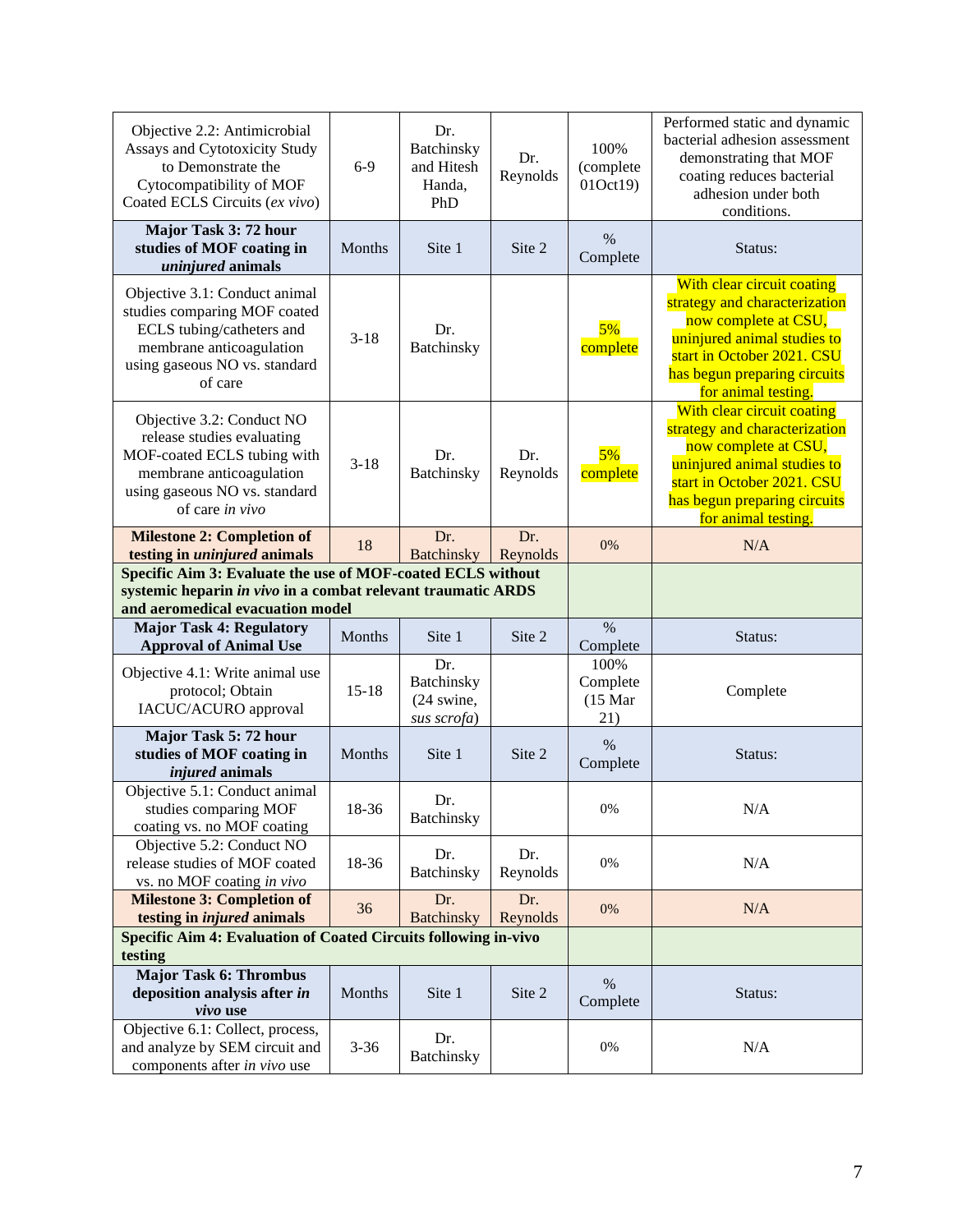| Objective 6.2: Conduct NO<br>catalysis testing of circuit<br>pieces after in vivo use                           | $3 - 36$ |                          | Dr.<br>Reynolds | 0% | N/A |
|-----------------------------------------------------------------------------------------------------------------|----------|--------------------------|-----------------|----|-----|
| Objective 6.3: Conduct<br>structural stability testing of<br>MOF structure after <i>in vivo</i> use             | $3 - 36$ |                          | Dr.<br>Reynolds | 0% | N/A |
| <b>Milestone 4: Completion of</b><br>post use deposition and<br>structural testing of circuit<br>and components | 36       | Dr.<br><b>Batchinsky</b> | Dr.<br>Reynolds | 0% | N/A |
|                                                                                                                 |          |                          |                 |    |     |
| <b>Milestone 5: Completion of</b><br>final reports and manuscripts                                              | 36       | Dr.<br>Batchinsky        | Dr.<br>Reynolds | 0% | N/A |

## <span id="page-7-0"></span>**What was accomplished under these goals?**

## **1) Major Activity 1: Coat ECLS catheters, tubing and membranes with MOF.**

- a) **Objective 1.1:** Develop polymer formulations of different MOF concentrations.
	- i) **Major activities:**
	- Completed 01 Feb 2019 (See year 1 report)
	- ii) **Results/developments/achievements:**
- b) **Objective 1.2:** Coat circuit components with MOF coatings (tubing, catheter, membrane).
	- **i) Major activities:**
	- See Y3 Semiannual report for detailed summary of circuit coating modifications required to scale coating from ¼" ID circuit tubing to 3/8" ID circuit tubing.

#### **ii) Results/outcomes/achievements:**

- CSU recommends using 0.1% MOF formulation as detailed in Y3 semiannual report.
- c) **Objective 1.3:** Conduct testing to analyze adherence of MOF on ECLS materials.
	- **i) Major activities:**
	- CSU completed the 24- and 72-hour MOF stability testing under flow conditions. Following exposure to saline at 24- or 72- hours, delamination of the coating was analyzed using SEM imaging, ICP-AES was performed to assess copper leaching, and NO release testing was conducted to assess MOF activity.
	- **ii) Results/outcomes/achievements:**
	- See Y3 Semiannual report for detailed diagram for flow testing setup.
		- 24 h flow experiments using 0.1% and 1% formulations (Table 1 Results):
			- Saline concentration: 0.9%
			- Flow rate:  $2.5$  L/min
			- Water bath: 38 °C
			- Tubing covered with foil to maintain temperature
			- 1/2' segment of coated tubing tested

| Table 1. 24 h Flow Experiments |   |              |                  |  |  |  |
|--------------------------------|---|--------------|------------------|--|--|--|
| Formulation                    | n | Delamination | C 11<br>Leaching |  |  |  |
| $0.1\%$                        |   | Nο           | N٥               |  |  |  |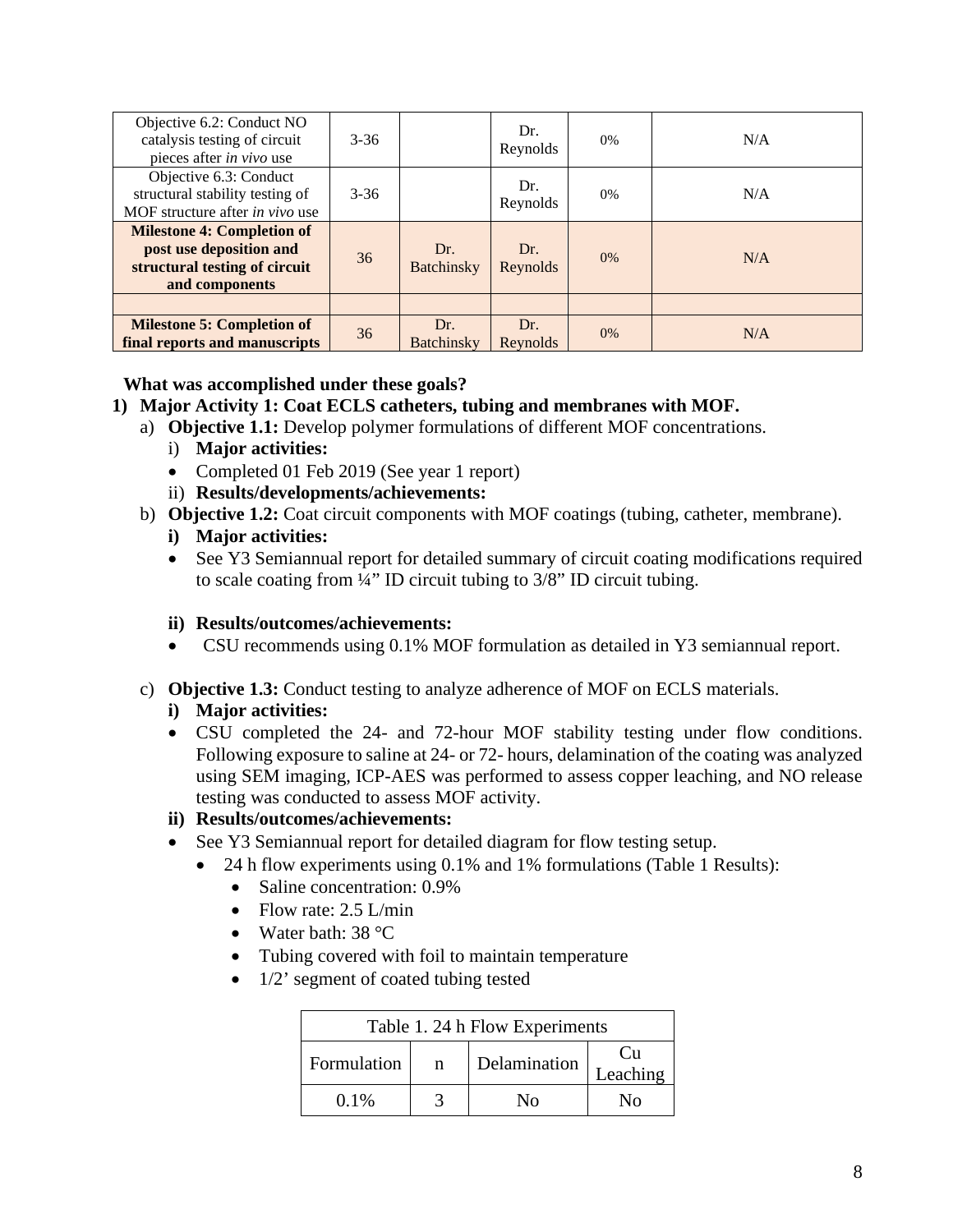- i. 72h flow experiments using 0.1% MOF formulation (Table 2 results):
	- Saline concentration:  $0.9\%$
	- Flow rates  $(L/min)$ : 1.0 (24 h), 2.0 (48 h), 2.5 (72 h)
	- Water bath: 38 °C
	- Tubing covered with foil to maintain temperature
	- 3' segment of 0.1% coated tubing tested

| Table 2.72 h Flow Experiments                                                |  |    |    |     |  |  |
|------------------------------------------------------------------------------|--|----|----|-----|--|--|
| <b>MOF</b><br>Cп<br>Delamination<br>Formulation<br>n<br>Leaching<br>Activity |  |    |    |     |  |  |
| $0.1\%$                                                                      |  | Nο | Nο | Yes |  |  |

d) **Objective 1.4:** Conduct *ex vivo* testing of MOF-coated materials.

## **i) Major activities:**

- AREVA team performed a second set of ex vivo circulation studies to evaluate the new 0.1% MOF coating formulation applied to the 3/8" ID tubing by CSU. (Results from the original ex vivo test using ¼" ID tubing reported in Y2 annual report).
- A total  $n=8$  MOF tubing sets and  $n=8$  CTRL tubing sets were tested using blood from swine donors. In this study, 1 meter length tubing segments are connected to a centrifugal pump on one end and a blood bag/reservoir on the other end (2 tubing pieces per tubing set). Blood is circulated through the loop at a flow rate of 1.5 Lpm. Heparin (UFH) is delivered to maintain the blood ACT at 125-160 sec throughout the 6-hour study. Blood is collected at start of circulation (baseline, BL), 3-hours (3H) and 6-hours (6H) after start of circulation for assessment of CBC, coagulation, platelet aggregation and activation, and to store plasma for assessment of NO metabolites. Tubing is collected at end of circulation to assess degree of blood deposition through visual observation and scanning electron microscopy imaging.

## **ii) Results/outcomes/achievements:**

- Activated clotting time (ACT) was maintained in target range (125-160 seconds) with no significant difference in ACT, activated partial thromboplastin time (aPTT), total heparin infused and antithrombin III percent activity between groups (Table 3).
- No between groups results observed on CBC (Table 3)
- Methemoglobin (MetHb) levels were not elevated in either group and were not different between groups (Table 3).
- Free hemoglobin in plasma (PFHb) did not change over time and was not different between groups (Fig 01).
- There was no group difference in platelet count over time between groups. No group difference in platelet aggregation stimulated by ADP or COL was observed, although aggregation was reduced in all groups over time (not shown).
- P-selectin expression (expressed on activated platelets) was not significantly different between groups. Phosphatidyl Serine (PS) expression which signifies a pro-coagulant platelet state was not different between groups (see Figure 02).
- In the first iteration of this study using  $1/4$ " circuit tubing and complete ECLS circuits with oxygenators, the MOF-coated circuitry performed similarly to the standard of care heparin-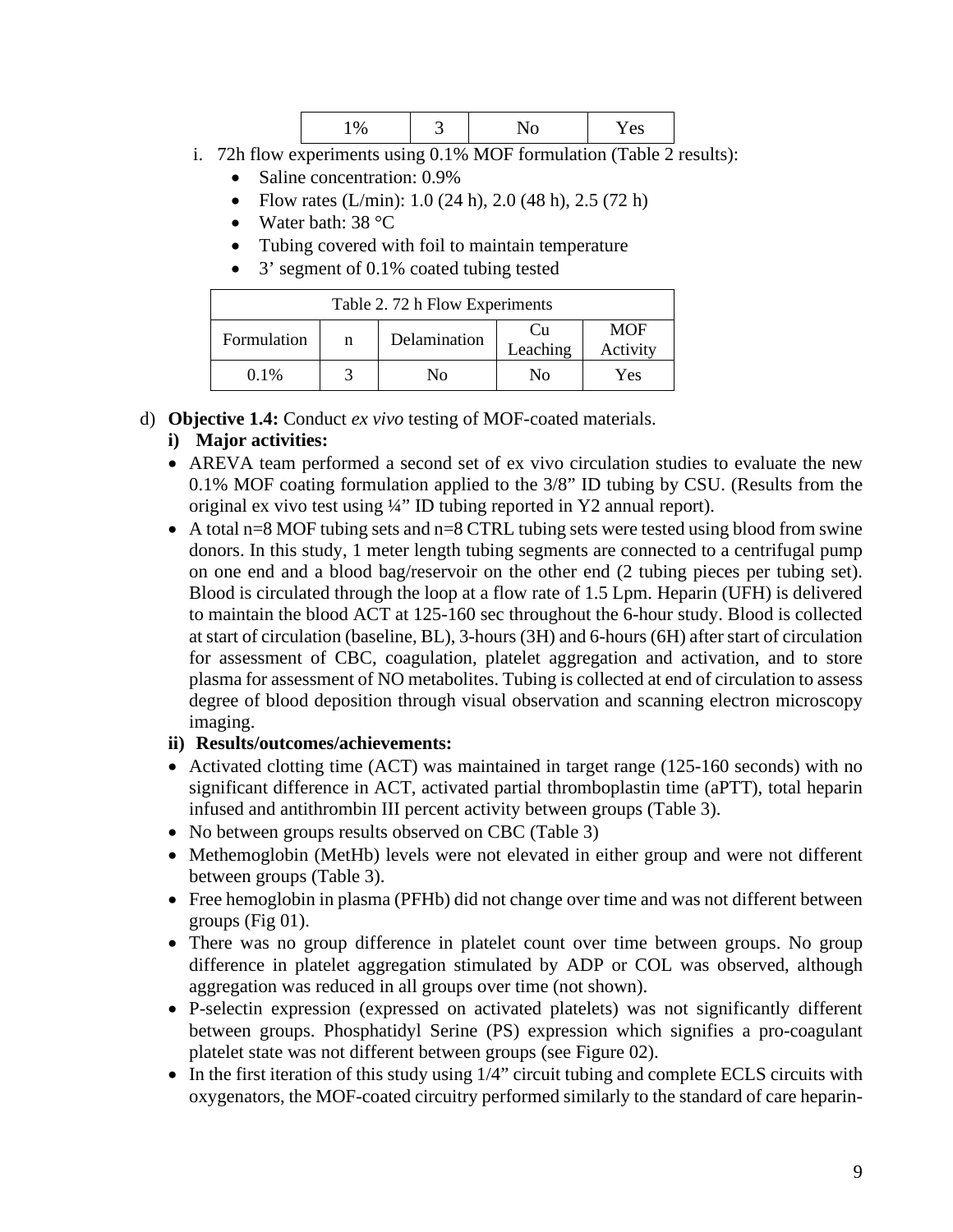coated circuitry (reported in Y2 Annual report). In this second iteration of the study using 3/8" ID circuit tubing connected to a centrifugal pump only (no oxygenator in line), again the coated tubing behaved similarly to the control uncoated tubing.

| <b>Value</b>           | Group       | <b>Baseline</b> | 3 Hour          | <b>6 Hour</b>   |
|------------------------|-------------|-----------------|-----------------|-----------------|
| $ACT$ (sec)            | <b>CTRL</b> | $152 \pm 6$     | $139 \pm 4$     | $136 \pm 3$     |
|                        | <b>MOF</b>  | $148 \pm 5$     | $141 \pm 4$     | $137 \pm 2$     |
| $aPTT$ (sec)           | <b>CTRL</b> | $52 \pm 4$      | $44 \pm 3$      | $48 \pm 4$      |
|                        | <b>MOF</b>  | $55 \pm 5$      | $44 \pm 4$      | $49 \pm 5$      |
| <b>Total Heparin</b>   | <b>CTRL</b> | $3 \pm 3$       | $78 \pm 46$     | $118 \pm 50*$   |
| Infused (U)            | <b>MOF</b>  | $6 \pm 4$       | $56 \pm 31$     | $87 \pm 34*$    |
| Dimer $(ug/mL)$        | <b>CTRL</b> | $0.21 \pm 0.03$ | $0.22 \pm 0.04$ | $0.19 \pm 0.03$ |
|                        | <b>MOF</b>  | $0.20 \pm 0.04$ | $0.22 \pm 0.04$ | $0.24 \pm 0.04$ |
| RBC(x10 <sup>6</sup> ) | <b>CTRL</b> | $4.5 \pm 0.3$   | $4.5 \pm 0.2$   | $4.5 \pm 0.3$   |
| cells/µL)              | <b>MOF</b>  | $4.6 \pm 0.3$   | $4.5 \pm 0.3$   | $4.5 \pm 0.3$   |
| WBC $(x10^3$           | <b>CTRL</b> | $12 \pm 1$      | $11 \pm 1*$     | $11 \pm 1*$     |
| cells/µL)              | <b>MOF</b>  | $12 \pm 1$      | $11 \pm 1*$     | $11 \pm 1*$     |
| MetHb $(\% )$          | <b>CTRL</b> | $1.0 \pm 0.1$   | $1.2 \pm 0.1$   | $1.5 \pm 0.0$   |
|                        | <b>MOF</b>  | $0.9 \pm 0.1$   | $1.3 \pm 0.1$   | $1.5 \pm 0.0$   |

• CSU verified that MOF catalytic activity is still functional following 6 hours blood exposure (see Obj 1.5).

Table 3. Blood parameters for swine donor blood circulated *ex vivo* through control (CTRL) ECLS circuit tubing (n=8) or metal organic framework coated (MOF) coated (using 0.1% CuBTTri formulation) circuit tubing (n=8). Blood samples were collected at initiation of circulation (BL), 3-hours and 6-hours after start of circulation. \*Indicates significant within group difference from baseline value (p<0.05); †Indicates significant between group difference MOF vs CTRL  $(p<0.05)$ .



Fig 01. Plasma free hemoglobin (PFHb) concentration and absolute platelet count during 6 hours ex vivo blood circulation through standard/uncoated ECLS tubing (CTRL group) vs. MOF-coated tubing (MOF group). \*Indicates significant change from baseline (BL) measurement MOF group (p<0.05).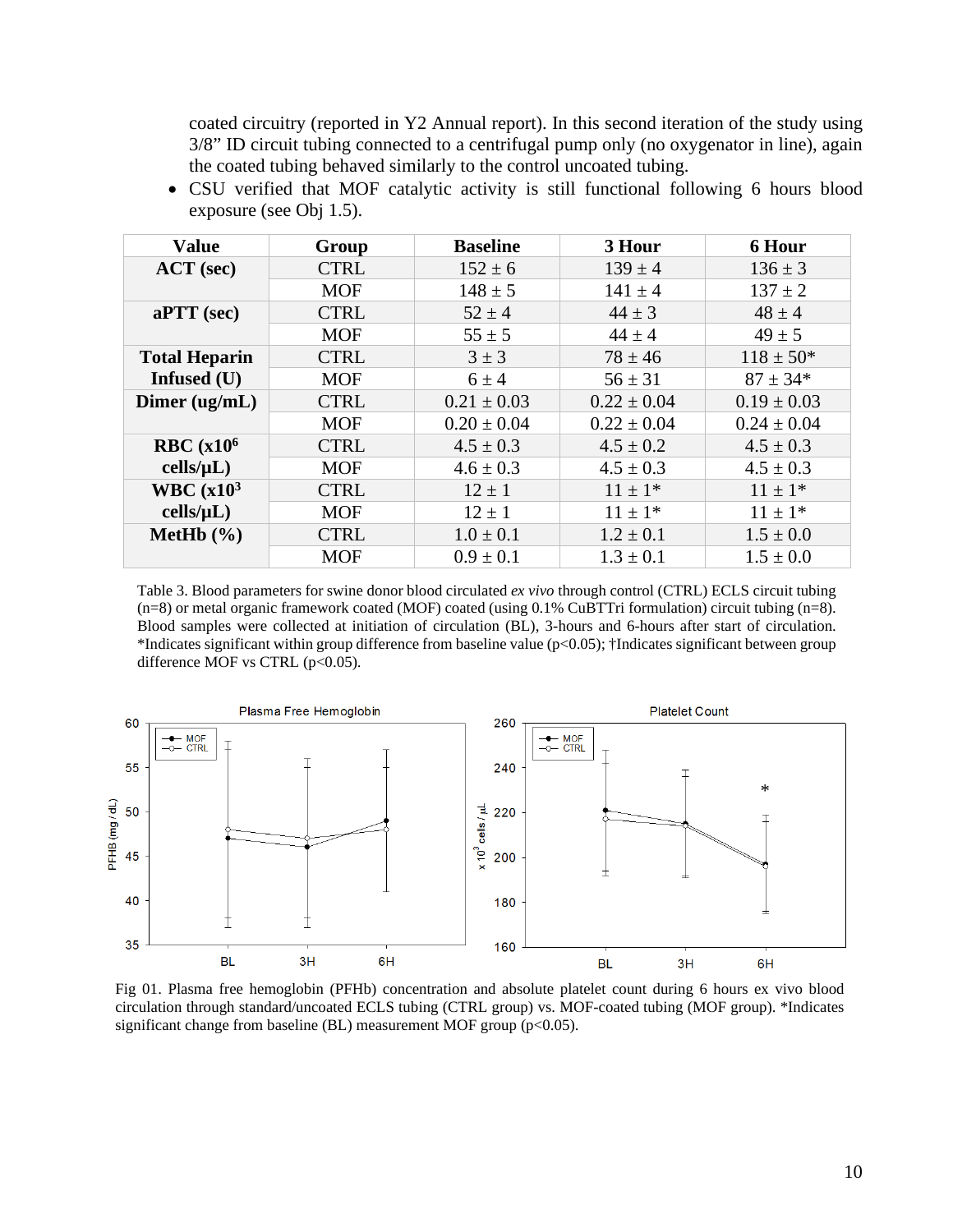

Fig 02. Phosphatidyl serine positive percentage of platelets (pro-coagulant platelets) and P-Selectin Positive platelet percentage (activated platelets) for 6 hours ex vivo blood circulation through uncoated ECLS circuit tubing (CTRL group) or metal-organic framework coated ECLS (MOF group). \* Indicates significant difference within group from baseline (BL) value for MOF (p<0.05 for significance). \*\*Indicates significant difference within group from baseline (BL) value for CTRL ( $p<0.05$  for significance).

- e) **Objective 1.5:** Conduct *ex vivo* testing to determine NO release of MOF-coated materials. **i) Major activities:**
	- AREVA shipped 3/8" ID tubing samples back to CSU following 6-hours ex vivo circulation testing using swine blood so that CSU could assess the catalytic activity of the coated tubing after blood exposure.
	- CSU exposed MOF-coated tubing segments to bovine plasma and assessed MOF catalytic activity following exposure. Briefly, a 1cm tubing piece (control/no coating OR 0.1% MOF coated) was submerged in 20 mL bovine plasma for 2 hours (n=3/group) at 37 C and then evaluated for NO release.
	- CSU performed *ex vivo* analysis where heparinized fresh ovine blood (used within 2 hours of collection, ACT>1000 sec) was circulated for 2 hours at 1.5 L/min using a test apparatus with 1-foot of 3/8" ID tubing using MOF-coated and CTRL tubing (n=3/group). Following circulation, tubing was tested for MOF catalytic activity.

## **ii) Results/outcomes/achievements:**

- All MOF coated tubing demonstrated catalytic activity following the 6-hours *ex vivo* porcine blood study (Table 4).
- MOF tubing demonstrated catalytic activity following exposure to bovine plasma (Table 5).
- MOF tubing demonstrated catalytic activity following flow testing with ovine blood (Table 6).

| Table 4: Post- <i>Ex vivo</i> MOF Activity |        |   |                 |  |  |  |
|--------------------------------------------|--------|---|-----------------|--|--|--|
| $Ex$ vivo $Exp.$                           | Tubing | n | MOF<br>Activity |  |  |  |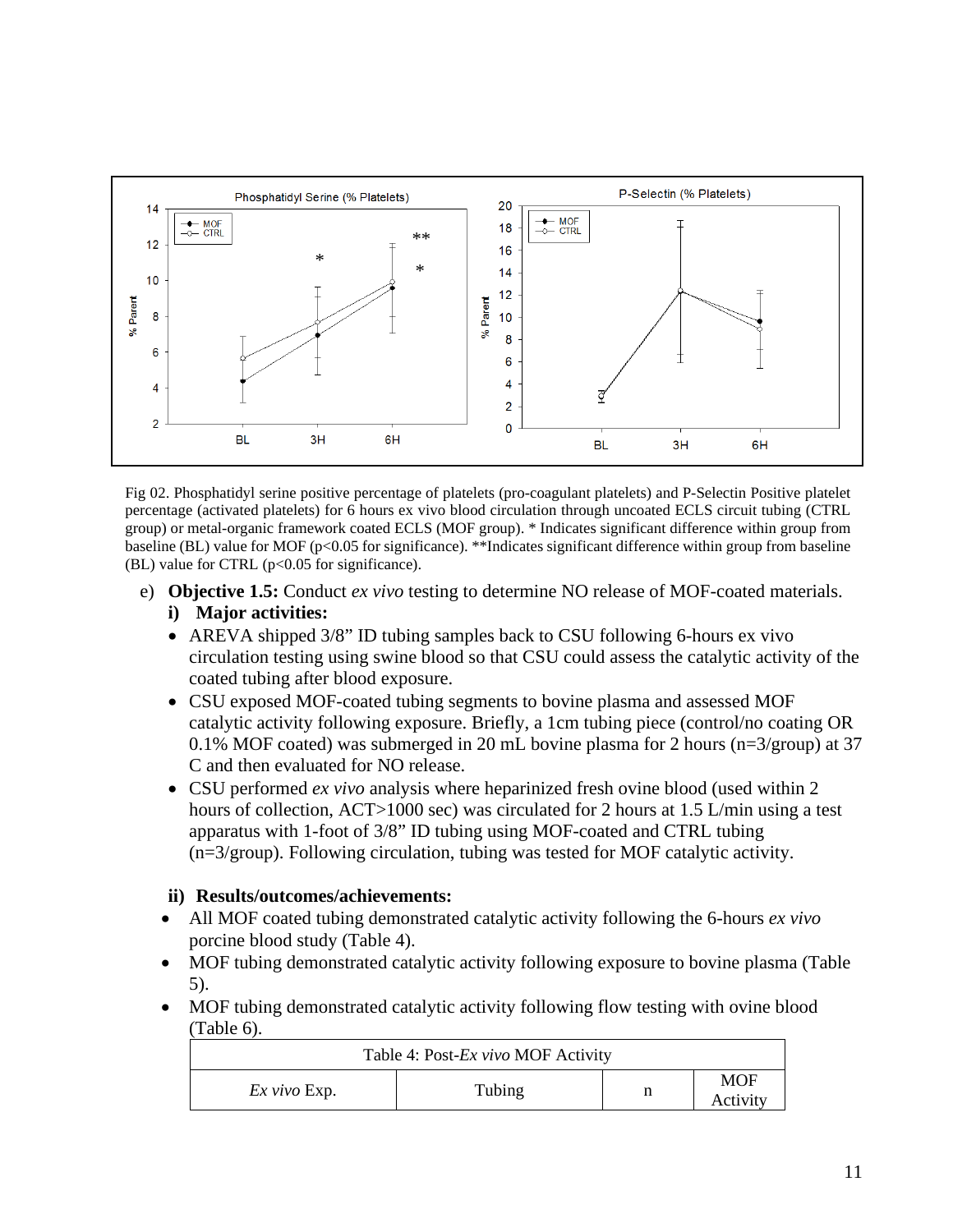|   | Control           | $\overline{4}$ | Active<br>(p < 0.05) |
|---|-------------------|----------------|----------------------|
|   | <b>MOF Coated</b> | 4              |                      |
| 2 | Control           | 4              | Active<br>(p < 0.05) |
|   | <b>MOF Coated</b> | 4              |                      |
| 3 | Control           | 4              | Active<br>(p < 0.05) |
|   | <b>MOF Coated</b> | 4              |                      |
| 4 | Control           |                | Active<br>(p < 0.05) |
|   | <b>MOF Coated</b> |                |                      |

| Table 5. Post-Plasma Exposure MOF Activity |   |                        |  |  |
|--------------------------------------------|---|------------------------|--|--|
| Tubing                                     | n | <b>MOF</b><br>Activity |  |  |
| Control                                    |   | Active<br>(p < 0.05)   |  |  |
| <b>MOF</b> Coated                          |   |                        |  |  |

| Table 6. Post-Sheep Blood Flow MOF Activity |   |                        |  |  |
|---------------------------------------------|---|------------------------|--|--|
| Tubing                                      | n | <b>MOF</b><br>Activity |  |  |
| Control                                     |   | Active<br>(p < 0.05)   |  |  |
| <b>MOF Coated</b>                           |   |                        |  |  |

- f) **Objective 1.6:** Conduct ex-vivo pilot testing to assess antithrombogenic effects of gaseous NO delivered in the ECLS membrane sweep gas.
	- **i) Major activities:**
	- Objective Complete, results reported in Y1 Annual and Y2 Semi-Annual reports.
	- **ii) Results/outcomes/achievements:**
	- Objective Complete.
- **2) Major Activity 2: Regulatory approval of animal use to determine device performance and systemic effects of MOF-coated ECLS circuitry in 72-hour** *in vivo* **experiment in uninjured swine.**
	- a) **Objective 2.1:** Write animal use protocol; obtain IACUC/ACURO approval.
		- i) **Major activities:**
		- Contract negotiations between UTSA and Geneva/AREVA completed. Amendment to animal use protocol to enable use of the NO gas generator in lieu of MOF coating application to membrane oxygenators was approved by UTSA an ACURO.
		- Animal studies to be initiated in October 2021 now that CSU has finalized 3/8" tubing preparation methods and characterization; and Aim 1 Objectives have been completed.
		- i) **Results/developments/achievements:**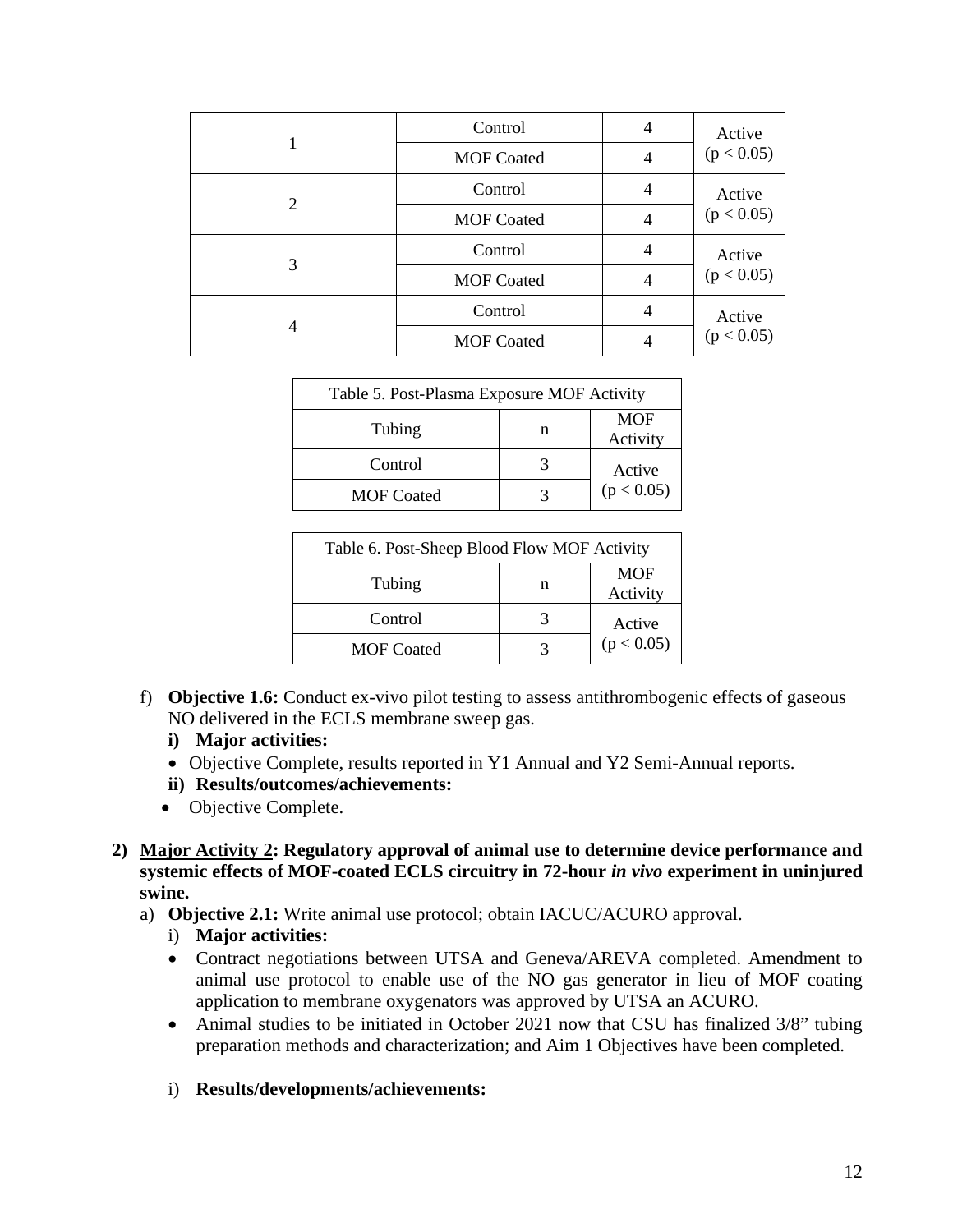- AREVA is prepared to start animal studies immediately now that a resolution to the 3/8" circuit tubing issue has been resolved and the new coating method has been fully validated in *in vitro* and *ex vivo* test methods at AREVA and CSU.
- b) **Objective 2.2:** Antimicrobial Assays and Cytotoxicity Study to demonstrate cytocompatibility of MOF-coated ECLS circuits (*ex vivo*).
	- i) **Major activities:**
	- Objective completed 01 Oct 2019.
	- ii) **Results/developments/achievements:**
	- Results reported in Y1 Annual Report.
- **3) Major Activity 3: Determine device performance and systemic effects of MOF-coated ECLS circuitry in 72-hour** *in vivo* **experiment in uninjured swine.**
	- **a) Objective 3.1:** Conduct animal studies comparing MOF coated ECLS tubing and membrane anticoagulation using gaseous NO versus standard of care.
		- **i) Major activities:**
			- AREVA trained all personnel on operation of NO gas generator.
			- AREVA trained all personnel on animal handling, care, and blood sample collection for this protocol.
			- AREVA trained all personnel on ECLS system operation and management for animal studies.
			- CSU has synthesized several batches of custom MOFs for both circuit preparation, and currently they have enough MOF prepared to make 148 0.1% CuBTTri 3/8" tubing segments. 3 of 6 total circuits required for uninjured animal study have been prepared. The second batch of 3 circuits will be prepared once the first few animal studies are completed to ensure there are no unanticipated issues.
		- **ii) Results/developments/achievements:**
			- CSU and AREVA are prepared to start animal studies ASAP in the next reporting period (October 2021).

## <span id="page-12-0"></span>**What opportunities for training and professional development has the project provided?**

This project has allowed for several laboratory technicians at AREVA who are currently applying to medical school to learn to operate clinical coagulation and hematology equipment through the ex vivo circulation studies performed at AREVA. Personnel were also trained to operate ECLS systems during the ex vivo study and in preparation for the *in vivo* study.

Dr. Teryn Roberts in Dr. Batchinsky laboratory contributed to this project during her doctoral training with Dr. Batchinsky as her dissertation research mentor. Following receiving her PhD degree, she has been intimately involved in all aspects of the study and has been promoted to a Co-PI position on the project.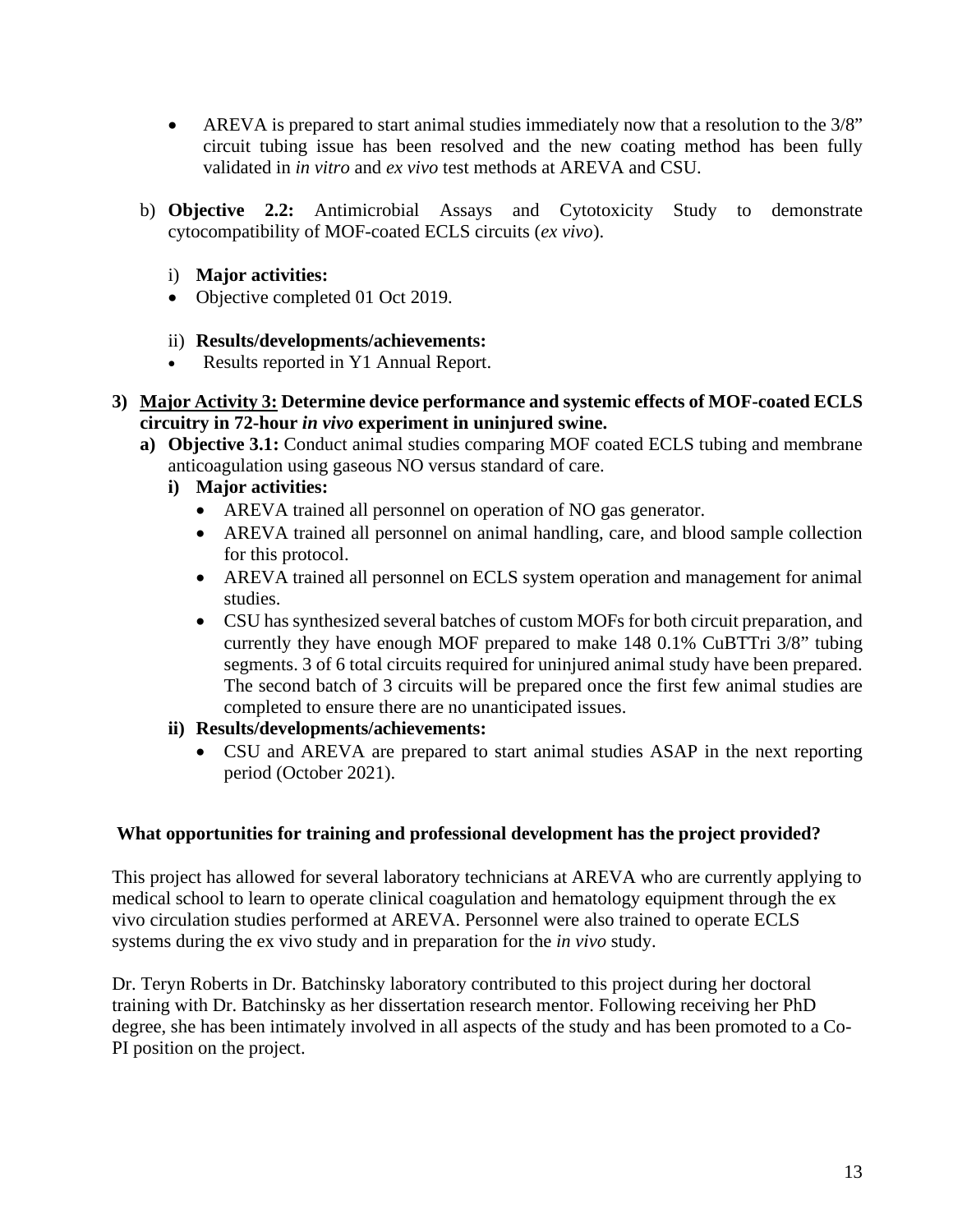#### <span id="page-13-0"></span>**How were the results disseminated to communities of interest?**

The results were disseminated at key medical conferences including invited lectures by Dr. Roberts at the ASAIO annual meeting ("Coagulation management approaches for extracorporeal pulmonary support in the pre-hospital setting") and at the 35<sup>th</sup> Annual Meeting of the Japanese Association for the Surgery of Trauma ("Bio-inspired surfaces and regional anticoagulation strategies for extracorporeal life support: material assessment and development protocol for clinical translation"). The results of the NO generator testing were selected for presentation at the 2021 MHSRS meeting which was unfortunately cancelled.

The AREVA and CSU teams are now beginning to draft a manuscript summarizing their ex vivo circulation testing and 3/8" tubing coating methods for publication.

#### <span id="page-13-1"></span>**What do you plan to do during the next reporting period to accomplish the goals?**

At CSU, the team will continue to prepare circulation tubing for the animal studies. Additionally, after each animal experiment, the AREVA team will ship tubing samples collected at the end of 72 hours blood exposure back to CSU for complete characterization of coating function and stability.

At AREVA, the 72-hour uninjured animal test phase will begin in October. Following completion of n=12 uninjured studies (6 animals per group), the injury test phase will begin.

Geneva and CSU will collaborate to finalize a manuscript summarizing SEM analysis methods for biomaterial studies. The teams will begin to draft manuscripts detailing the tubing coating, characterization, and ex vivo circulation testing now that they have been completed.

## <span id="page-13-2"></span>4. **IMPACT:**

#### **What was the impact on the development of the principal discipline(s) of the project?**

<span id="page-13-3"></span>In this reporting period, CSU developed a novel method for application of a NO-generating MOF to 3/8" ID ECLS circuit tubing. These methods could be utilized to apply the MOF coating to other indwelling medical devices, catheters, pacemakers and stents and/or to apply other coatings to ECLS circuitry during a wide range of therapeutic applications from dialysis to ECLS. At AREVA, the *ex vivo* ECLS circulation system and panel of methods we have developed to assess blood viability and platelet activation have established a new test-bed for ECLS systems and blood-compatible coatings that emphasizes the importance of clinically-relevant flow conditions and utilizes clinical test protocols to make the results relevant and translatable to clinicians and clinician scientists.

#### **What was the impact on other disciplines?**

<span id="page-13-4"></span>The unexpected complications with application of the coating to the membranes as well as the investigation to resolve this challenge will provide a wealth of knowledge to materials scientists, chemists, and bioengineers. Additionally, the *ex vivo* testing system we developed in this study will inform materials scientists/bioengineers of the clinical conditions under which biomaterials for ECLS need to be tested. The latter may have significant applications to the field of medical device development and potentially could change the FDA regulations for anticoagulant solutions in critical care. The experimental test bed developed by us also serves as a benchmark platform for analysis of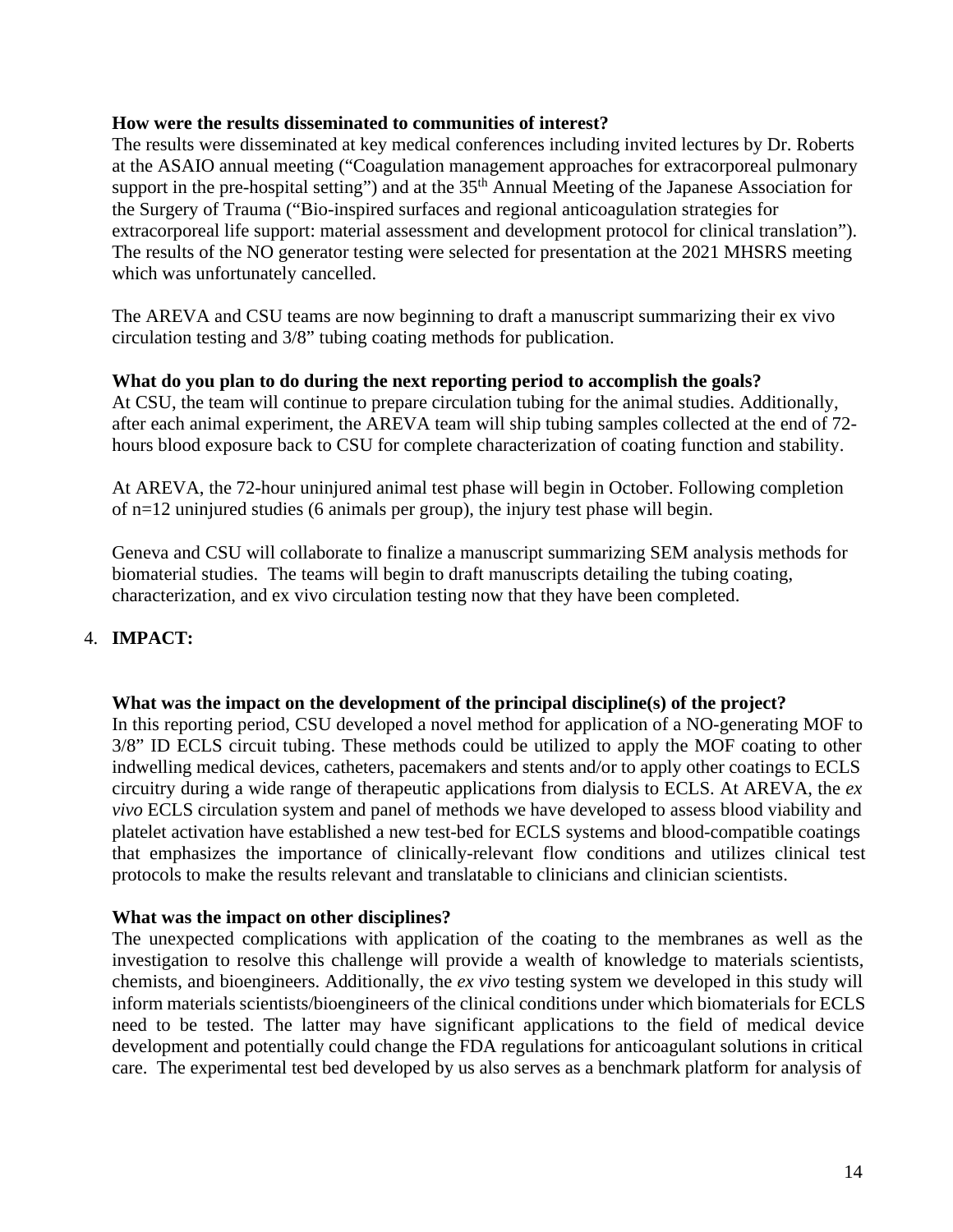blood biocompatibility by materials scientists and biomedical engineers. This project aims to inform the basic scientists and engineers that develop these biocompatible materials of the specific clinical considerations required for materials that are designed for ECLS applications.

### <span id="page-14-0"></span>**What was the impact on technology transfer?**

Nothing to report, work ongoing.

### <span id="page-14-1"></span>**What was the impact on society beyond science and technology?**

Development of blood-compatible coating for ECLS (and other medical applications) would revolutionize clinical care and change clinical practice guidelines. Specifically, for acute lung injury and ARDS improving the safety of ECLS will open a range of therapeutic options in a clinical population in need of alternative care solutions other than mechanical ventilation which can exacerbate lung injury and may be ineffective in most severely injured. This could also enable development of home-use/portable/out of hospital/wearable devices for chronic lung support or those awaiting transplant.

## 5. **CHANGES/PROBLEMS:**

<span id="page-14-2"></span>CSU experienced significant delays when it was unexpectedly determined that all aspects of the ECLS tubing coating process had to be redesigned for the larger 3/8" ID tubing (all original work was performed using the ¼" ID tubing). Further, the core facility at CSU led to delays in solvent measurement testing, so the Reynold's team developed a HS GC method to analyze samples themselves within 30 minutes. CSU also experienced issues in developing a solvent removal process for the 3/8" tubing. They tried 8 different methods and identified a method going forward that requires 2-3 weeks for solvent removal per tube. Equipment delays also caused issues including a GC software issues (required 5 days internal resolution and an on-site visit with Agilent and a follow-on call to resolve the issue) and issues with the nitric oxide analyzer (NOA) (ozone generator on NOA stopped working, the instrument had to be sent out for repairs). CSU also experienced delay during ovine blood studies as the CSU Vet school experienced complications when collecting the sheep blood using heparin. Different heparin administration methods and blood bags were utilized to resolve the issue. Ultimately, CSU was able to get 3 successful collections for the blood flow experiments.

The delays encountered at CSU for 3/8" tubing preparation and characterization caused the AREVA team to repeat the ex vivo test that was performed for the original MOF coating formulation (1.0% MOF on  $\frac{1}{4}$ " ID tubing) using the new coating formulation (0.1% MOF on 3/8" ID tubing). The AREVA team could not begin animal studies until the new MOF formulation was fully validated and characterized at CSU. Dr. Batchinsky and AREVA team met with interim science officer Dr. Maria Disotuar Hidalgo and new project science officer Ms. Swapna Sista on 26 March 2021 to detail the problems encountered and the team's actions to resolve. An NCE was filed and approved to accommodate COVID-19 related project delays, as well as the delays in material preparation and characterization detailed above. We are now on track to start animal studies ASAP (October 2021).

#### <span id="page-14-3"></span>**Changes in approach and reasons for change**

Nothing to Report.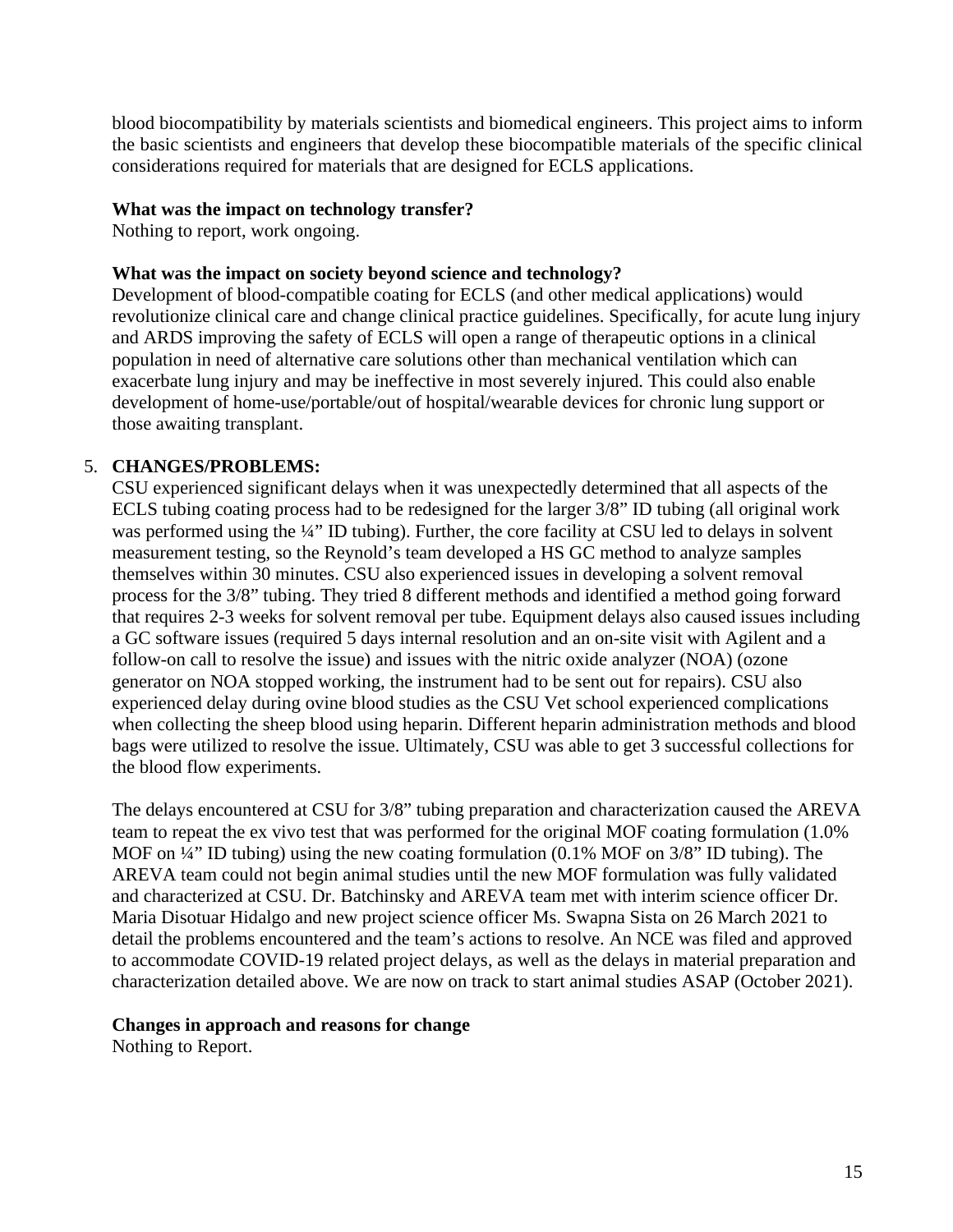<span id="page-15-0"></span>**Actual or anticipated problems or delays and actions or plans to resolve them**  Nothing to Report.

<span id="page-15-2"></span><span id="page-15-1"></span>**Changes that had a significant impact on expenditures** Nothing to Report.

**Significant changes in use or care of human subjects, vertebrate animals, biohazards, and/or select agents**

Nothing to report.

## <span id="page-15-3"></span>6. **PRODUCTS:**

## <span id="page-15-4"></span>**Publications, conference papers, and presentations**

### <span id="page-15-5"></span>**Journal publications.**

Thai, JE, Tuttle RR, DeRoo J, Cuchiaro JH, Reynolds MM. Three-layer, bottom-up synthesis of catalytically active Cu-MOF nanosheets. *Submitted to Applied ACS Nanomaterials.* 

Tuttle RR, Daly RE, Rithner CD, Reynolds MM. Monitoring metal-organic framework catalysis *in vitro:* determination of the stoichiometry and rate of CuBTTri catalyzed NO generation from Snitrosoglutathione directly in blood plasma. *Submitted to Inorganic Chemistry Frontiers 2021.* 

Roberts TR, Choi J, Wendorff DS, Harea GT, Beely BM, Sieck KS, Douglass ME, Singha P, JB Dean, Handa H, Batchinsky AI. Evaluation of tethered-liquid perfluorocarbon coating for heparinfree extracorporeal life support: a 72-hour intensive care unit study. *ASAIO J.* 2021; 67(7):798-808.

Zang Y, Roberts TR, Batchinsky AI, Reynolds MM. Metal-organic framework polymer coating inhibitis *Staphylococcus aureus* attachment on medical circulation tubing under static and dynamic flow conditions. *ACS Appl. Bio Mater.* 2020; 3(6): 3535-3543.

Roberts TR, Garren M, Handa H, Batchinsky AI. Toward an artificial endothelium: development of blood-compatible surfaces for extracorporeal life support. *J Trauma Acute Care Surg.* 2020; S2(89): 59-68.

Batchinsky AI, Wendorff DS, Jones J, Beely BM, Roberts TR, Choi J, Harea GT, Cancio LC, Davis M, Cannon J, Sams V. Noninvasive SpO2/FiO2 ratio as a surrogate for PaO2/FiO2 ratio during simulated prolonged field care and ground and high-altitude evacuation. *J Trauma Acute Care Surg.*  2020; S2(89): 126-131.

Roberts TR, Harea GT, Singha P, Sieck KN, Beely BM, Wendorff DS, Choi JH, Ande S, Handa H, Batchinsky AI. Heparin-Free Extracorporeal Life Support Using Tethered Liquid Perfluorocarbon: A Feasibility and Efficacy Study. *ASAIO J.* 2020; 66(7): 809-817.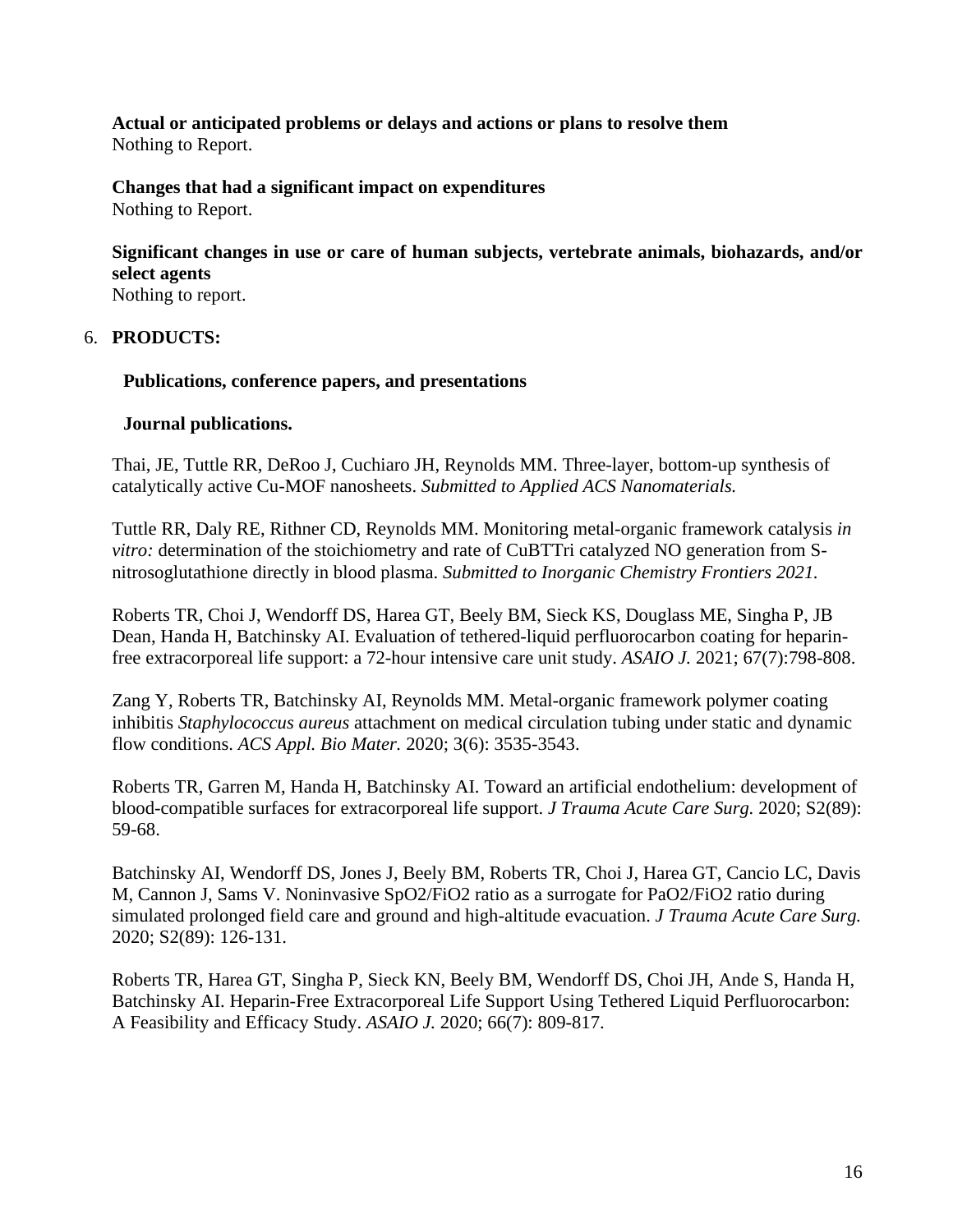#### <span id="page-16-0"></span>**Books or other non-periodical, one-time publications.**

Nothing to report this period.

#### <span id="page-16-1"></span>**Other publications, conference papers and presentations.**

Invited Conference Lecture: Roberts TR, Batchinsky AI. Bio-inspired surfaces and regional anticoagulation strategies for extracorporeal life support: material assessment and development protocol for clinical translation. *35th Annual Meeting of the Japanese Association for the Surgical Trauma (Virtual).* 28 May 2021.

Invited Conference Lecture: Roberts TR, Batchinsky AI. Coagulation management approaches for extracorporeal pulmonary support in the pre-hospital setting. *ASAIO 66th Annual Conference (Virtual);* 4 June 2021, Washington D.C., USA.

Conference Presentation: Zang Y, Oliva L, Roberts R, Ande S, Reynolds MM, Batchinsky AI. Quantitative analysis of digital vs scanning electron microscopy images as an assessment tool fo post-extracorporeal life support clot formation evaluation. *37th Annual Children's National Symposium ECMO and the Advanced Therapies for Cardiovascular and Respiratory Failure (Virtual).* 21-23 February, 2021.

Conference Presentation: Oliva L, Zang Y, Roberts R, Ande S, Reynolds MM, Batchinsky AI. Evaluation of post-extracorporeal life support clot formation using scanning electron microscopy and digital imaging. *University of the Incarnate Word School of Medicine Research Day (Virtual).*  April, 2021.

University Seminar Presentation: Zang Y. Medical device induced thrombosis and infections: what should we do? *University of the Incarnate Word School of Pharmacy.* 15 July 2021.

#### <span id="page-16-2"></span>**Website(s) or other Internet site(s)**

Nothing to report this period.

#### <span id="page-16-3"></span>**Technologies or techniques:**

Technique: application of CuBTTri/MOF coating to 7 ft ECLS tubing (1/4" ID and 3/8" ID).

Technique: application of CuBTTri/MOF coating to dual-lumen Avalon ECLS catheter.

*\**both techniques will be shared in manuscripts describing ECLS/MOF coating process and evaluation (manuscripts in preparation).

#### <span id="page-16-4"></span>**Inventions, patent applications, and/or licenses**

Nothing to report this period.

<span id="page-16-5"></span>**Other Products** 

Nothing to report this period.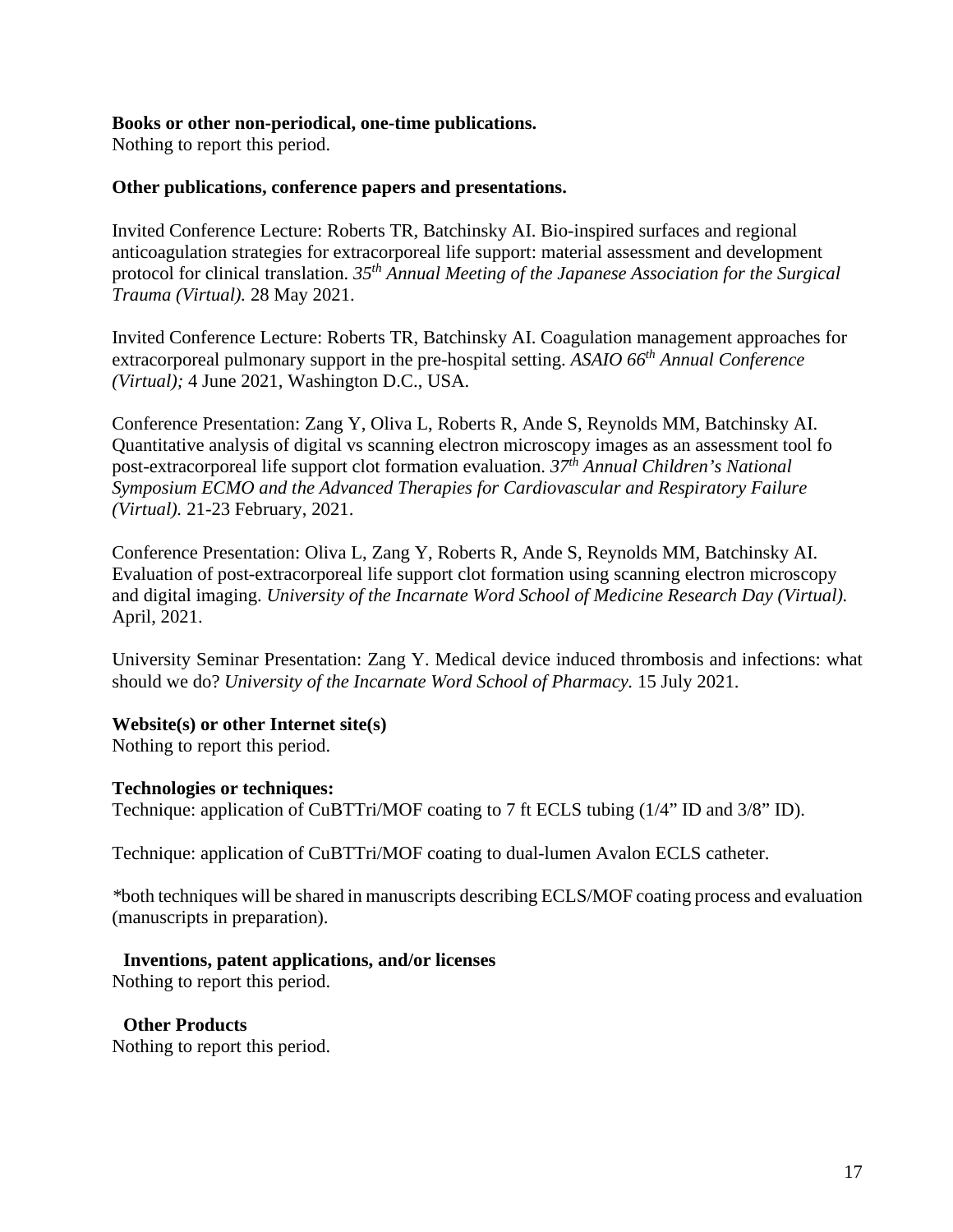#### <span id="page-17-0"></span>7. **PARTICIPANTS & OTHER COLLABORATING ORGANIZATIONS**

#### <span id="page-17-1"></span>**What individuals have worked on the project?**

Name: Andriy I. Batchinsky, MD Project Role: Principal Investigator Researcher Identifier: 0000-0001-8601-2827 Nearest Person Month Worked: 0.9

Name: Teryn Roberts, PhD Project Role: Co-Investigator Researcher Identifier: 0000-0002-2460-6432 Nearest Person Month Worked: 2.2

Name: Jae Choi, PhD Project Role: Co-Investigator Researcher Identifier: N/A Nearest Person Month Worked: 1.4

Name: Brendan Beely Project Role: Research Coordinator Researcher Identifier: N/A Nearest Person Month Worked: 1.4

Name: Dan Wendorff Project Role: Laboratory Manager Researcher Identifier: N/A Nearest Person Month Worked: 1.9

Name: George Harea Project Role: Research Associate Researcher Identifier: N/A Nearest Person Month Worked: 0.9

Contribution to Project: Overseeing and carrying out the project protocol, collecting and analyzing data, preparing and finalizing manuscripts and reports.

Contribution to Project: Carrying out the project protocol, collecting and analyzing data, and preparing and finalizing manuscripts and reports.

Contribution to Project: Carrying out the project protocol, carrying out pathological assessment and assays, and preparing manuscripts and reports.

Contribution to Project: Performing routine laboratory procedures, assisting with study protocols, and preparing reports.

Contribution to Project: Performing routine laboratory procedures, preparation of animal protocol and oversight of IACUC review, overseeing Lab. Techs.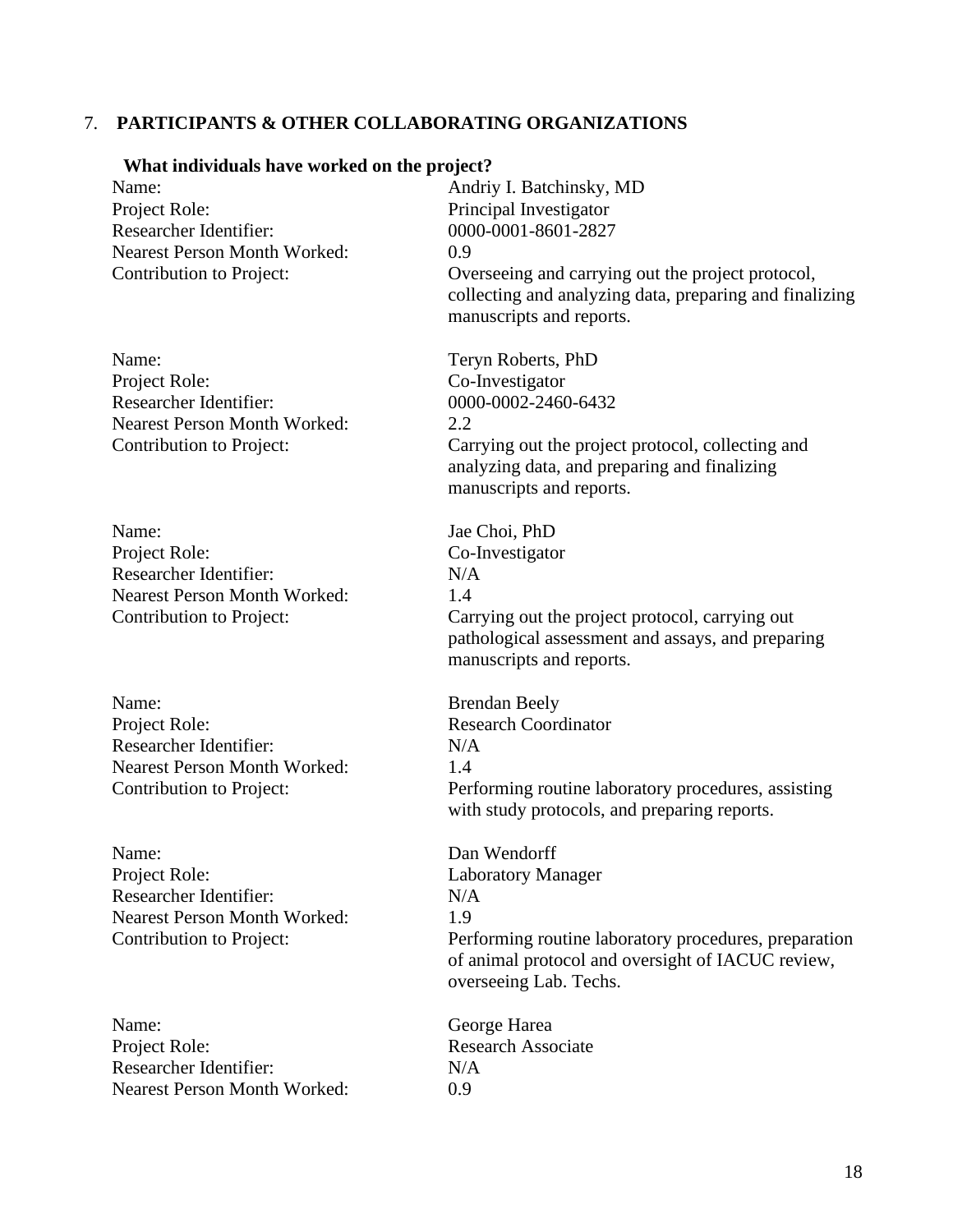Name: John Jones Project Role: Statistician Researcher Identifier: N/A Nearest Person Month Worked: 1.5

Name: Isabella Garcia<br>Proiect Role: Laboratory Tec Researcher Identifier: N/A Nearest Person Month Worked: 2.7

Name: Ji Lee Project Role: Laboratory Technician Researcher Identifier: N/A Nearest Person Month Worked: 14

Name: Hailee Alaniz Project Role: Laboratory Technician Researcher Identifier: N/A Nearest Person Month Worked: 2.1

Name: Clayton Smith Project Role: Laboratory Technician Researcher Identifier: N/A Nearest Person Month Worked: 1.7

Contribution to Project: Assisting with protocols, assisting with biochemical assays, assisting in data collection and management, assisting in the preparation of manuscripts and reports.

Contribution to Project: Assisting with data organization, statistical analyses including power analysis, and data interpretation, as well as contributing to manuscripts and reports.

Laboratory Technician Contribution to Project: Assisting with data collection and technical procedures. Assist with preparations for animal testing. Will assist with large animal handling.

Contribution to Project: Assisting with ex vivo experiment execution, maintenance of coagulation devices and data collection.

Contribution to Project: Assisting with data collection and technical procedures. Assist with preparations for animal testing. Will assist with large animal handling.

Contribution to Project: Assisting with data collection and technical procedures. Assist with preparations for animal testing. Will assist with large animal handling.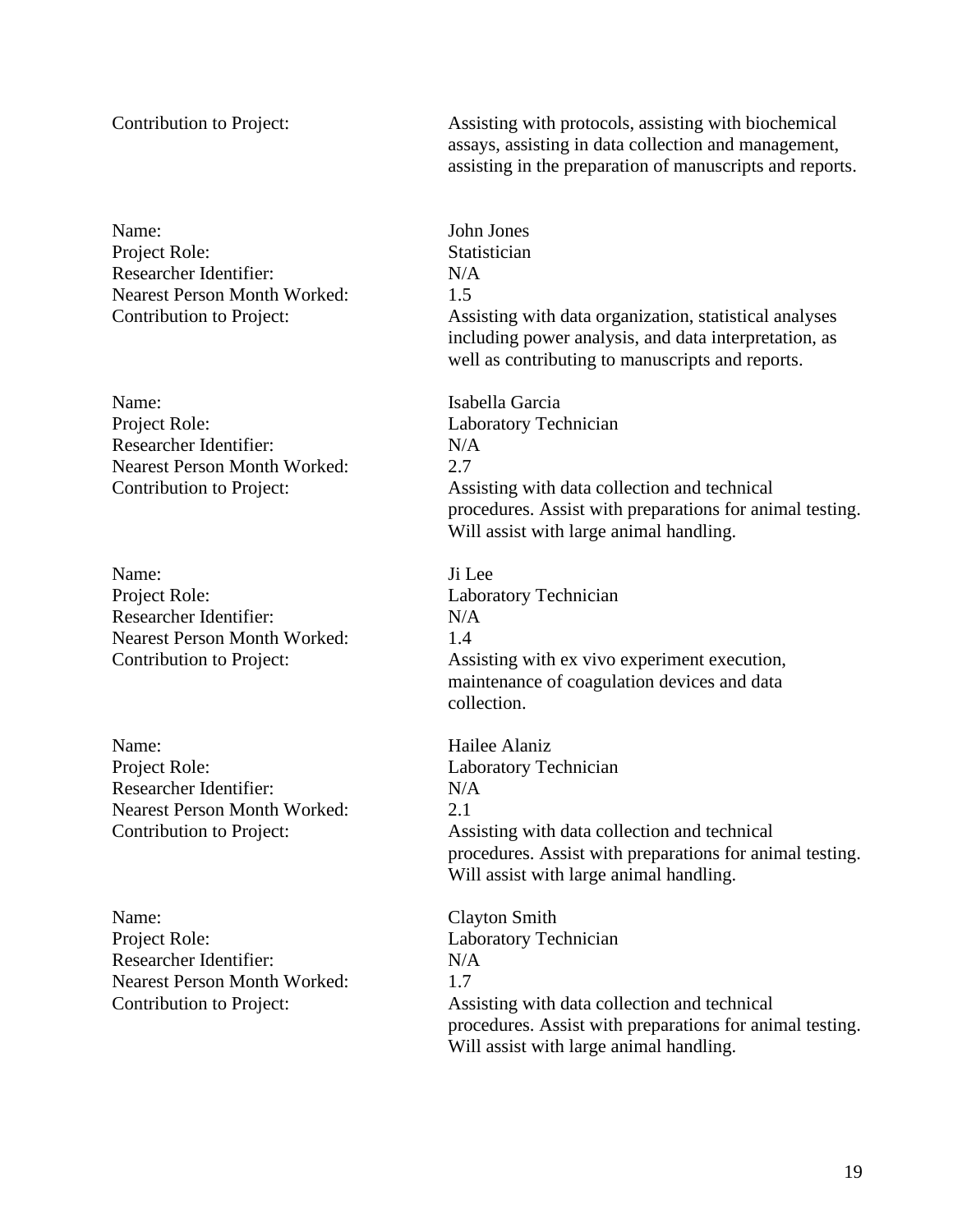Name: Brittney Lewis Project Role: Regulatory Specialist Researcher Identifier: N/A Nearest Person Month Worked: 1.2

Name: Robert Willis Project Role: Laboratory Technician Researcher Identifier: N/A Nearest Person Month Worked: 0.4

Name: Yanyi Zang Project Role: Postdoctoral Fellow Researcher Identifier: N/A Nearest Person Month Worked: 3.1

Name: Zachary Allen Project Role: Laboratory Technician Researcher Identifier: N/A Nearest Person Month Worked: 0.3

Name: Cameron Chan Project Role: Summer Intern Researcher Identifier: N/A Nearest Person Month Worked: 0.2

Name: Kaitelynn Beely Project Role: Summer Intern Researcher Identifier: N/A Nearest Person Month Worked: 0.2

Contribution to Project: Assisting with the drafting and review of technical documents such as manuscripts and reports and completing literature reviews.

Contribution to Project: Assisting with data collection and technical procedures. Assist with preparations for animal testing. Will assist with large animal handling.

Contribution to Project: Assisting ex vivo circulation study execution and postcirculation material analysis, biosample processing

Contribution to Project: Assisting with data collection and technical procedures. Assist with preparations for animal testing. Will assist with large animal handling.

Contribution to Project: Assist with ex vivo circulation studies. Post-circulation tubing imaging and analysis. Scanning electron microscopy sample preparation and imaging.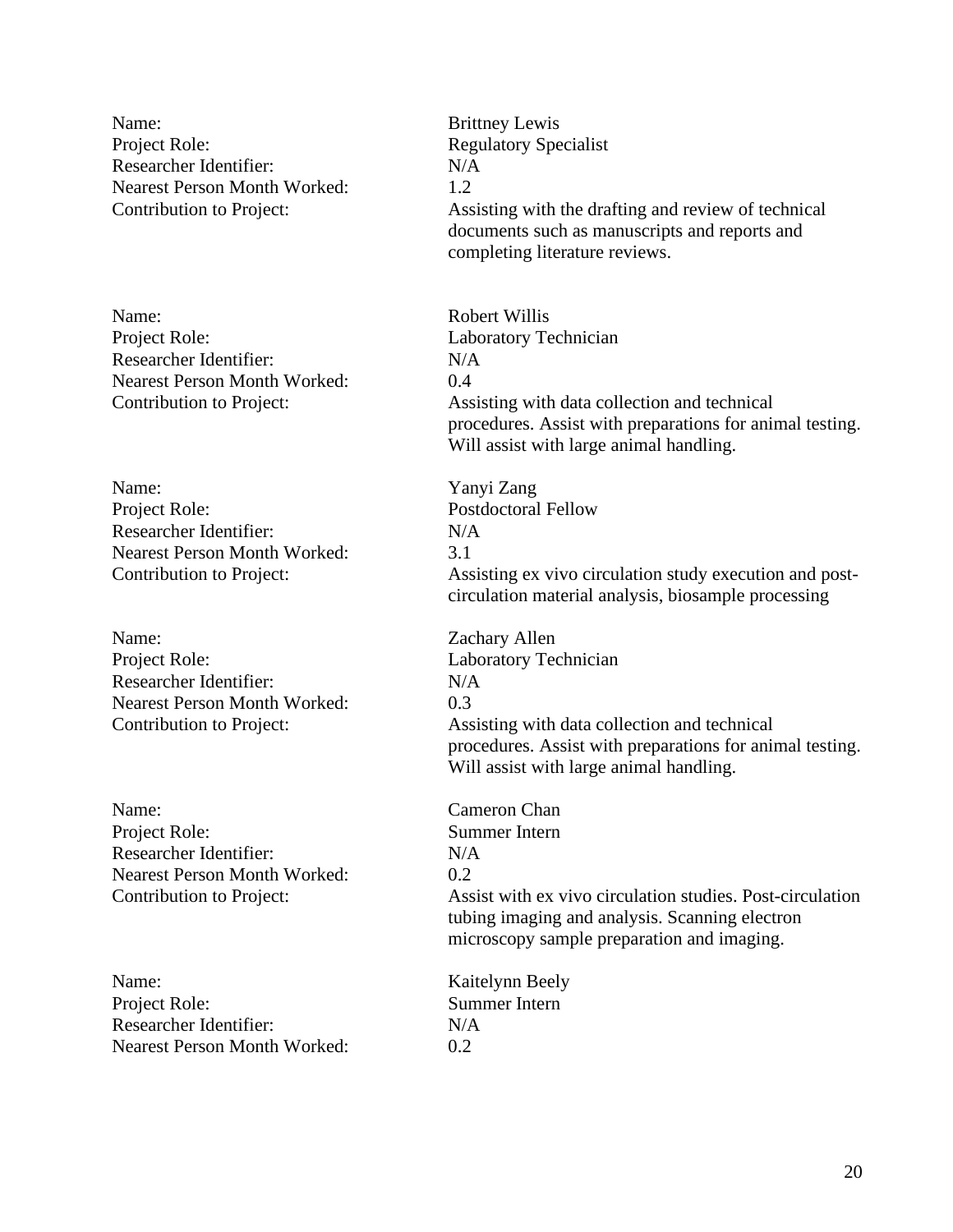| Contribution to Project:                                                                                                     | Assist with ex vivo circulation studies. Post-circulation<br>tubing imaging and analysis. Scanning electron<br>microscopy sample preparation and imaging.                                                                                                           |
|------------------------------------------------------------------------------------------------------------------------------|---------------------------------------------------------------------------------------------------------------------------------------------------------------------------------------------------------------------------------------------------------------------|
| Name:<br>Project Role:<br>Researcher Identifier (e.g. ORCID ID):<br>Nearest person month worked:<br>Contribution to Project: | Melissa Reynolds<br>Co-Investigator<br>N/A<br>0.75<br>Management and oversight of the project such as<br>supervise research, administrate research grant, mentor<br>and supervise graduate research assistant and<br>undergraduate researchers; experimental design |
| Name:<br>Project Role:<br>Researcher Identifier (e.g. ORCID ID):<br>Nearest person month worked:<br>Contribution to Project: | Alyssa Melvin<br><b>Graduate Research Assistant</b><br>N/A<br>8.5<br>Conducts all NOA experiments, SEM analysis, GC<br>analysis, coating of tubing, troubleshoot experiments,<br>experimental design, GSNO synthesis and<br>characterization                        |
| Name:<br>Project Role:<br>Researcher Identifier (e.g. ORCID ID):<br>Nearest person month worked:<br>Contribution to Project: | <b>Robert Tuttle</b><br><b>Graduate Research Assistant</b><br>N/A<br>$\overline{4}$<br>Synthesized MOF, studied mechanism of MOF<br>interaction with GSNO.                                                                                                          |
| Name:<br>Project Role:<br>Researcher Identifier (e.g. ORCID ID):<br>Nearest person month worked:<br>Contribution to Project: | Jon Thai<br><b>Graduate Research Assistant</b><br>N/A<br>8.5<br>Scaled up and synthesized ligand; synthesized<br>CuBTTri derivative that is more catalytically active.                                                                                              |

<span id="page-20-0"></span>**Has there been a change in the active other support of the PD/PI(s) or senior/key personnel since the last reporting period?**  N/A

<span id="page-20-2"></span><span id="page-20-1"></span>**What other organizations were involved as partners?**  N/A